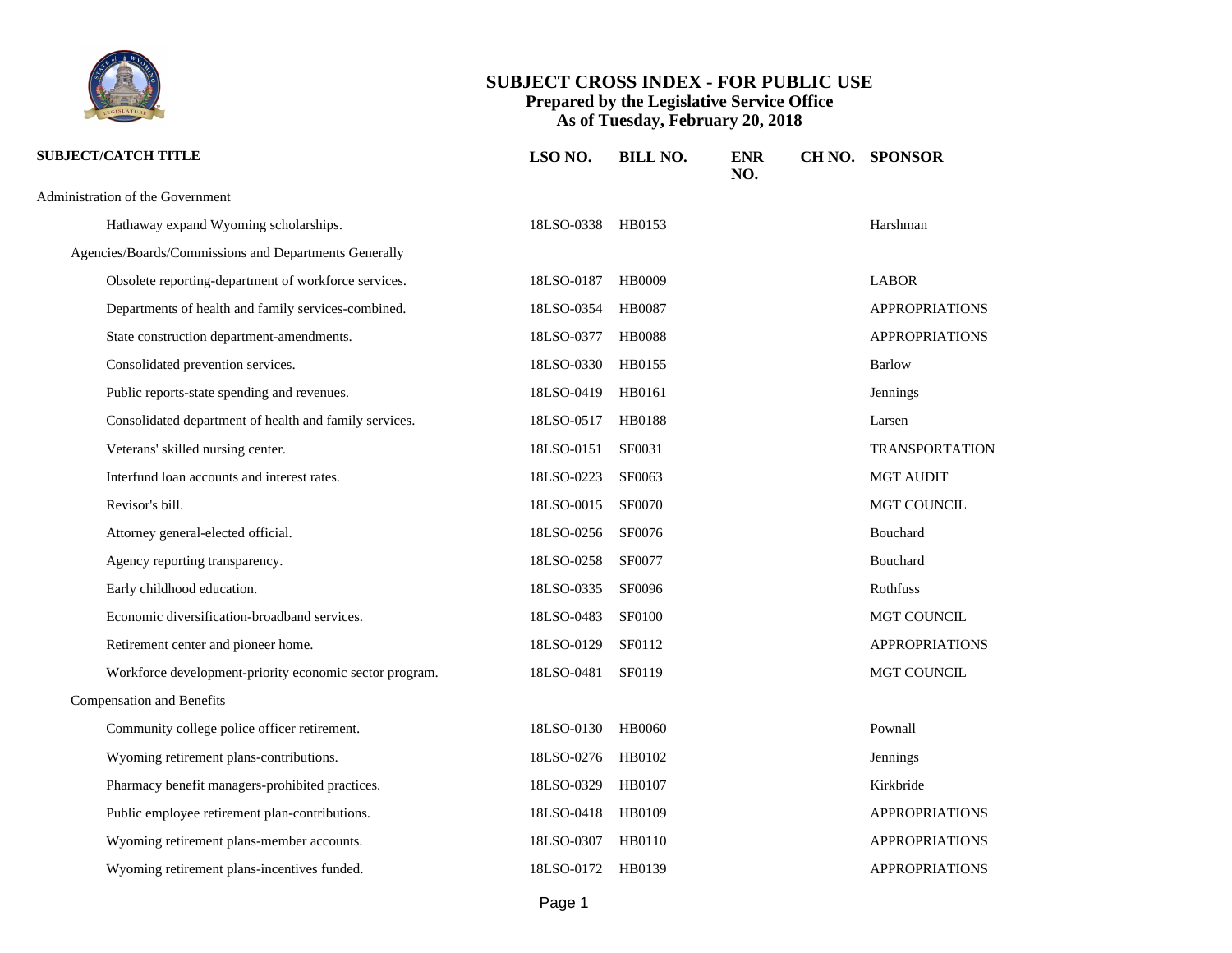

| Interfund loan accounts and interest rates.                 | 18LSO-0223        | SF0063        | <b>MGT AUDIT</b>         |
|-------------------------------------------------------------|-------------------|---------------|--------------------------|
| Health care reform.                                         | 18LSO-0075        | <b>SF0088</b> | Rothfuss                 |
| <b>Government Ethics</b>                                    |                   |               |                          |
| Attorney general-elected official.                          | 18LSO-0256 SF0076 |               | Bouchard                 |
| Property and Buildings                                      |                   |               |                          |
| State building construction-legislative review.             | 18LSO-0349        | SF0065        | Bebout                   |
| Attorney general-elected official.                          | 18LSO-0256        | SF0076        | Bouchard                 |
| Protection of Constitutional Rights                         |                   |               |                          |
| Attorney general-elected official.                          | 18LSO-0256        | SF0076        | Bouchard                 |
| Private property rights-National Historic Preservation Act. | 18LSO-0484        | <b>SF0101</b> | Boner                    |
| <b>Public Funds</b>                                         |                   |               |                          |
| Investment of state funds-amendments.                       | 18LSO-0200        | <b>HB0004</b> | <b>CAPITAL FINANCING</b> |
| Investment of public funds-fixed interest bearing deposits. | 18LSO-0207        | HB0024        | <b>MINERALS</b>          |
| Investments task force.                                     | 18LSO-0237        | HB0074        | <b>APPROPRIATIONS</b>    |
| Medicaid birth cost recovery.                               | 18LSO-0149        | HB0086        | Stith                    |
| Wyoming Legal Tender Act.                                   | 18LSO-0331 HB0103 |               | Edwards                  |
| Hathaway expand Wyoming scholarships.                       | 18LSO-0338        | HB0153        | Harshman                 |
| Build Wyoming loan program.                                 | 18LSO-0068        | HB0154        | MGT COUNCIL              |
| Penitentiary savings fund-amendments.                       | 18LSO-0343        | HB0162        | Walters                  |
| Distributions from LSRA and other state funds.              | 18LSO-0293        | HB0166        | Wilson                   |
| Distribution of investment income.                          | 18LSO-0340        | HB0185        | Harshman                 |
| SIPA guarantee.                                             | 18LSO-0339        | HB0186        | Harshman                 |
| Disposition of state school land revenue.                   | 18LSO-0289        | SF0049        | <b>REVENUE</b>           |
| Attorney general-elected official.                          | 18LSO-0256        | SF0076        | Bouchard                 |
| <b>State Officers</b>                                       |                   |               |                          |
| Speeding fines amendments-2.                                | 18LSO-0225 HB0093 |               | Winters                  |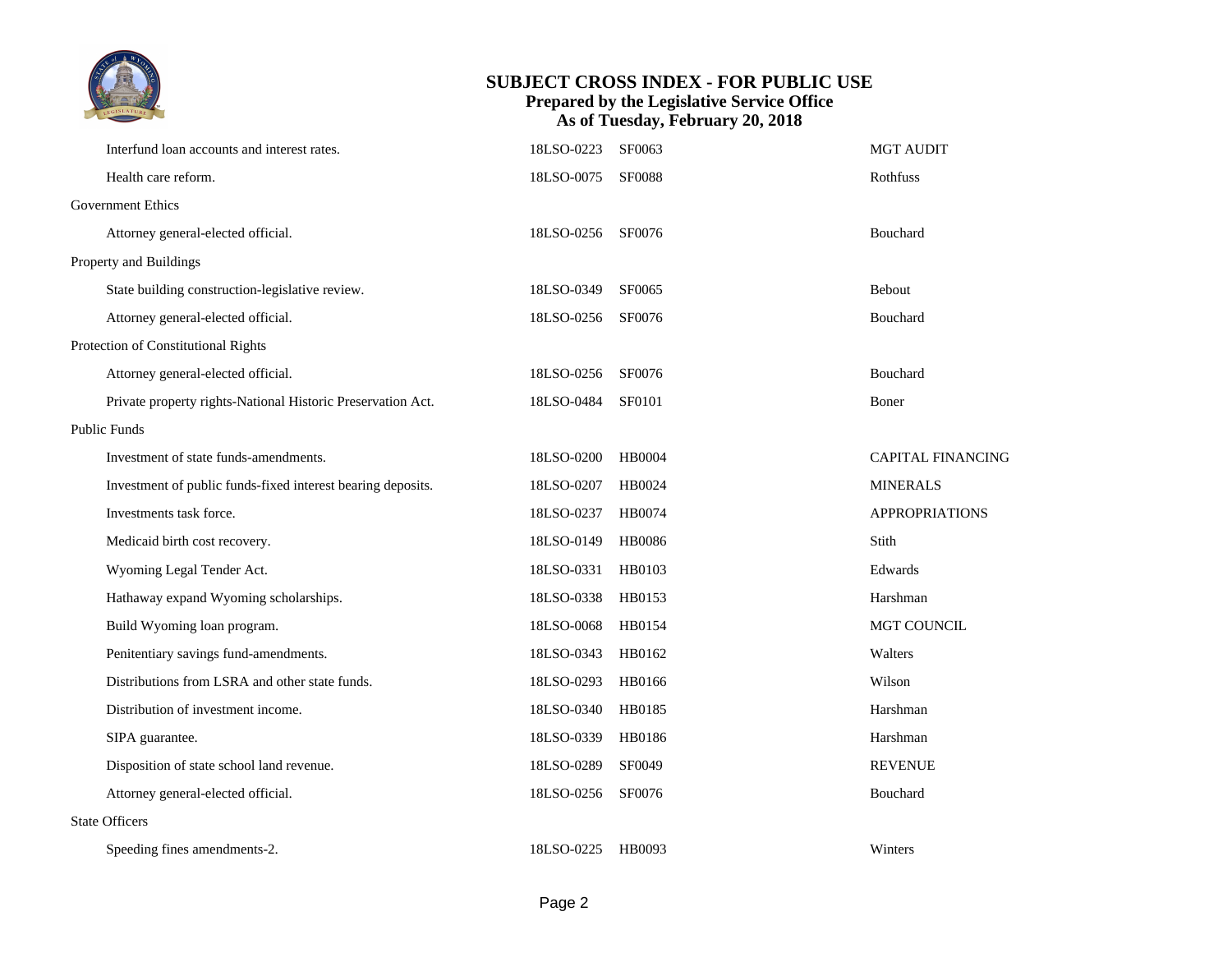

|             | Estelle Reel.                                               | 18LSO-0037 | <b>HB0108</b> | Olsen                    |
|-------------|-------------------------------------------------------------|------------|---------------|--------------------------|
|             | Attorney general-government efficiency and fraud division.  | 18LSO-0095 | HB0120        | <b>Brown</b>             |
|             | Biennial energy strategy.                                   | 18LSO-0181 | SF0014        | <b>MINERALS</b>          |
|             | Large project account modifications.                        | 18LSO-0176 | SF0015        | <b>MINERALS</b>          |
|             | Professional licensing-applicant criminal records.          | 18LSO-0023 | SF0042        | <b>LABOR</b>             |
|             | Organ donation-training and timely postmortem examinations. | 18LSO-0020 | SF0043        | <b>LABOR</b>             |
|             | Collection of state financial obligations.                  | 18LSO-0099 | <b>SF0050</b> | <b>REVENUE</b>           |
|             | Interfund loan accounts and interest rates.                 | 18LSO-0223 | SF0063        | <b>MGT AUDIT</b>         |
|             | Attorney general-elected official.                          | 18LSO-0256 | SF0076        | Bouchard                 |
|             | Wildlife and Natural Resource Funding Act                   |            |               |                          |
|             | 2018 large project funding.                                 | 18LSO-0362 | SF0069        | NATURAL RESOURCE FUNDING |
|             | Wyoming Economic Development Act                            |            |               |                          |
|             | Build Wyoming loan program.                                 | 18LSO-0068 | HB0154        | <b>MGT COUNCIL</b>       |
|             | Economic diversification-broadband services.                | 18LSO-0483 | <b>SF0100</b> | MGT COUNCIL              |
|             | Economic diversification and development.                   | 18LSO-0478 | <b>SF0108</b> | MGT COUNCIL              |
|             | Kickstart Wyoming-economic diversification.                 | 18LSO-0122 | SF0118        | MGT COUNCIL              |
|             | Workforce development-priority economic sector program.     | 18LSO-0481 | SF0119        | MGT COUNCIL              |
|             | Wyoming Lottery                                             |            |               |                          |
|             | Lottery tickets-cash only.                                  | 18LSO-0374 | HB0052        | Gierau                   |
|             | Wyoming lottery revenues.                                   | 18LSO-0434 | HB0125        | Obermueller              |
|             | Wyoming lottery-general fund deposit.                       | 18LSO-0415 | HB0138        | <b>APPROPRIATIONS</b>    |
| Aeronautics |                                                             |            |               |                          |
| In General  |                                                             |            |               |                          |
|             | Commercial air service improvement.                         | 18LSO-0298 | <b>SF0040</b> | Von Flatern              |
|             | Vertical takeoff and landing aircraft-regulation.           | 18LSO-0353 | <b>SF0079</b> | Dockstader               |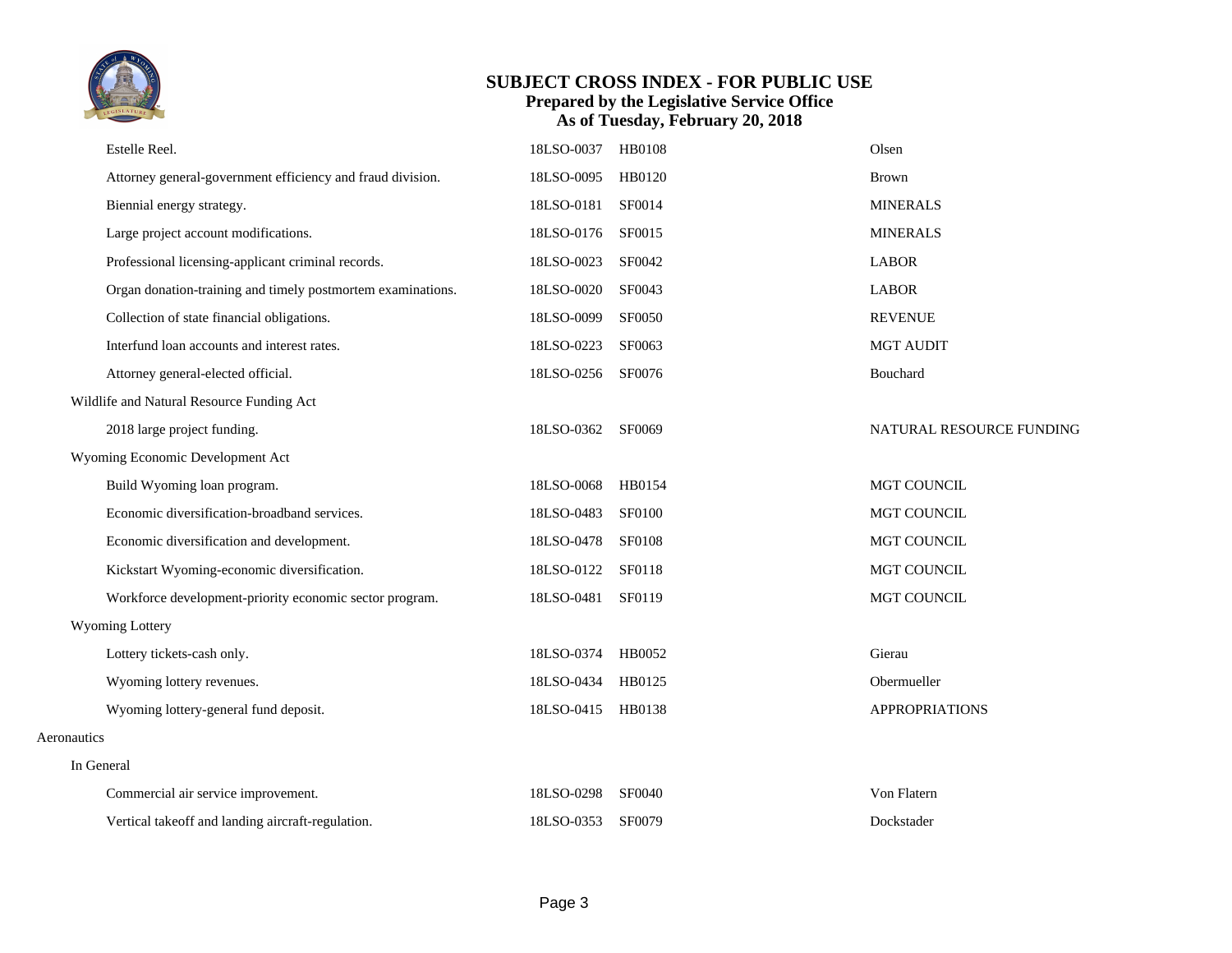

|                     | Uniform State Law for Aeronautics                   |                   |               |                    |
|---------------------|-----------------------------------------------------|-------------------|---------------|--------------------|
|                     | Vertical takeoff and landing aircraft-regulation.   | 18LSO-0353 SF0079 |               | Dockstader         |
|                     | Wyoming Aeronautics Commission                      |                   |               |                    |
|                     | Vertical takeoff and landing aircraft-regulation.   | 18LSO-0353 SF0079 |               | Dockstader         |
|                     | Agriculture/Livestock/Other Animals                 |                   |               |                    |
|                     | Dogs and Cats                                       |                   |               |                    |
|                     | Revisor's bill.                                     | 18LSO-0015        | <b>SF0070</b> | <b>MGT COUNCIL</b> |
|                     | Farm and Ranch Operations                           |                   |               |                    |
|                     | Right to repair farm equipment.                     | 18LSO-0407        | HB0091        | Hunt               |
|                     | Feeding of Untreated Garbage to Swine               |                   |               |                    |
|                     | Feeding garbage to swine-repeal.                    | 18LSO-0058 HB0089 |               | Hunt               |
|                     | Fences and Cattle Guards                            |                   |               |                    |
|                     | Lawful fence standards-preemption.                  | 18LSO-0501        | SF0107        | Hicks              |
|                     | Pari-Mutuel Wagering                                |                   |               |                    |
|                     | Pari-mutuel events-distribution of fees.            | 18LSO-0416 HB0075 |               | APPROPRIATIONS     |
|                     | State fairgrounds-horse racing events.              | 18LSO-0425        | <b>SF0099</b> | Driskill           |
|                     | Pari-mutuel events-horse racing account.            | 18LSO-0384        | SF0110        | Christensen        |
| Poultry             |                                                     |                   |               |                    |
|                     | Chicken Freedom Act.                                | 18LSO-0007        | HB0134        | <b>Brown</b>       |
|                     | <b>State Fair</b>                                   |                   |               |                    |
|                     | State fair endowment.                               | 18LSO-0267        | HB0130        | Henderson          |
|                     | State fair board-2.                                 | 18LSO-0310        | SF0045        | <b>AGRICULTURE</b> |
|                     | State fairgrounds-horse racing events.              | 18LSO-0425        | <b>SF0099</b> | Driskill           |
| Alcoholic Beverages |                                                     |                   |               |                    |
|                     | <b>Local Licenses</b>                               |                   |               |                    |
|                     | Resort liquor licenses for nonprofit organizations. | 18LSO-0438 SF0104 |               | <b>Burns</b>       |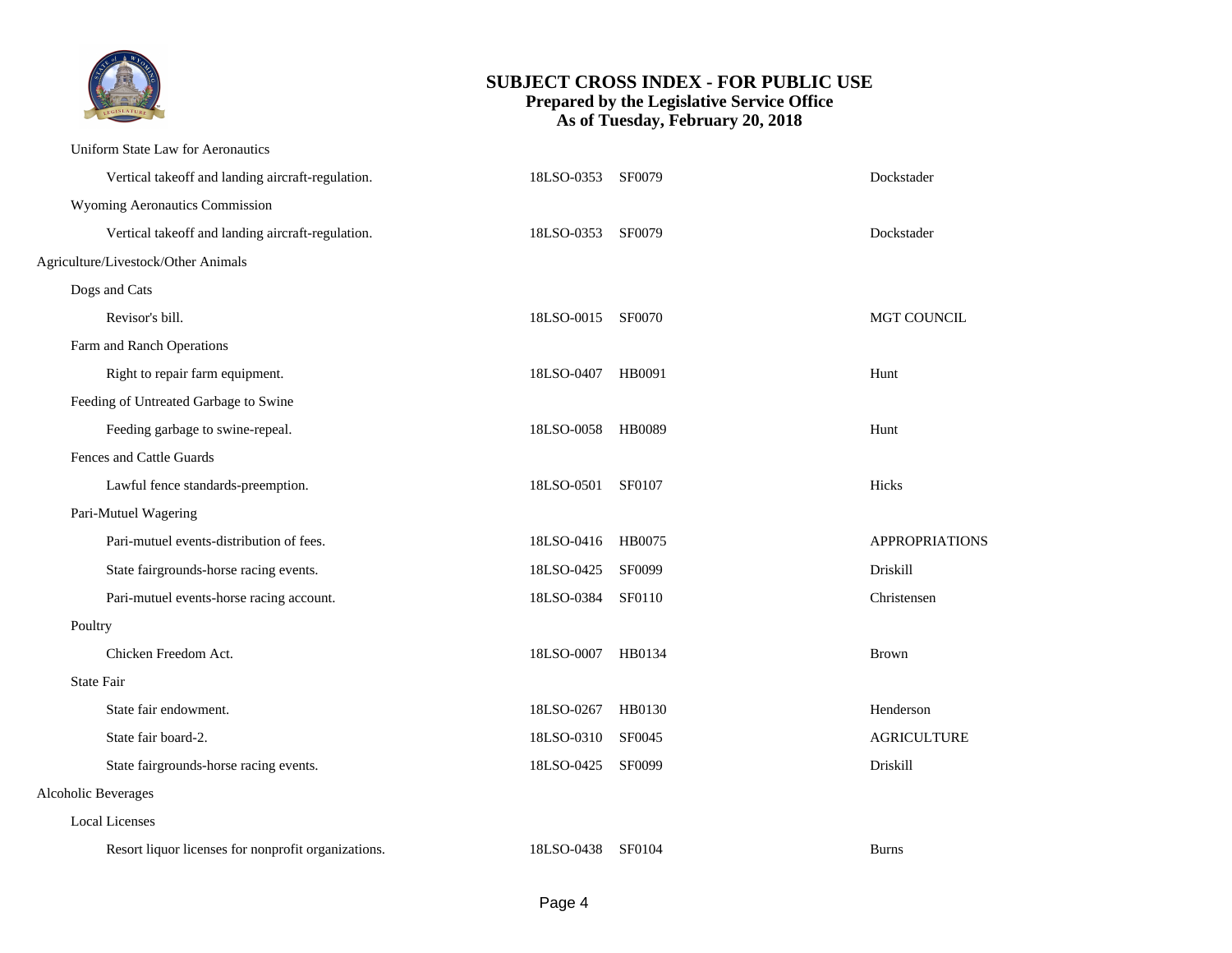

#### Wyoming Liquor Division

|                | Alcoholic liquors markup amount.                           | 18LSO-0145 | HB0044        | <b>REVENUE</b>           |  |
|----------------|------------------------------------------------------------|------------|---------------|--------------------------|--|
| Appropriations |                                                            |            |               |                          |  |
|                | School finance-major maintenance formula.                  | 18LSO-0091 | HB0032        | <b>SCHOOL FACILITIES</b> |  |
|                | Justice reform-graduated sanctions.                        | 18LSO-0028 | HB0042        | <b>JUDICIARY</b>         |  |
|                | Investments task force.                                    | 18LSO-0237 | HB0074        | <b>APPROPRIATIONS</b>    |  |
|                | Public employee retirement plan-contributions.             | 18LSO-0418 | HB0109        | <b>APPROPRIATIONS</b>    |  |
|                | Attorney general-government efficiency and fraud division. | 18LSO-0095 | HB0120        | <b>Brown</b>             |  |
|                | Coal export terminal litigation.                           | 18LSO-0442 | HB0123        | Gray                     |  |
|                | State fair endowment.                                      | 18LSO-0267 | HB0130        | Henderson                |  |
|                | Consolidated prevention services.                          | 18LSO-0330 | HB0155        | <b>Barlow</b>            |  |
|                | Tax reform 2020 committee.                                 | 18LSO-0328 | HB0176        | Kirkbride                |  |
|                | Legislative budget.                                        | 18LSO-0308 | SF0002        | <b>MGT COUNCIL</b>       |  |
|                | State fair board-2.                                        | 18LSO-0310 | SF0045        | <b>AGRICULTURE</b>       |  |
|                | Omnibus water bill-planning.                               | 18LSO-0365 | SF0062        | <b>WATER</b>             |  |
|                | Appropriation to state engineer.                           | 18LSO-0403 | SF0064        | <b>WATER</b>             |  |
|                | Opioid addiction task force.                               | 18LSO-0439 | SF0078        | <b>Bebout</b>            |  |
|                | First judicial district-number of district judges.         | 18LSO-0385 | SF0090        | <b>APPROPRIATIONS</b>    |  |
|                | Medicare discrimination.                                   | 18LSO-0482 | SF0095        | Scott                    |  |
|                | State fairgrounds-horse racing events.                     | 18LSO-0425 | SF0099        | Driskill                 |  |
|                | Economic diversification-broadband services.               | 18LSO-0483 | <b>SF0100</b> | MGT COUNCIL              |  |
|                | Educational program commission.                            | 18LSO-0191 | SF0103        | Meier                    |  |
|                | Drug Donation Program Act-expansion.                       | 18LSO-0370 | SF0105        | Hastert                  |  |
|                | Workforce development-priority economic sector program.    | 18LSO-0481 | SF0119        | MGT COUNCIL              |  |
|                | Government efficiency project.                             | 18LSO-0337 | SF0120        | <b>MGT COUNCIL</b>       |  |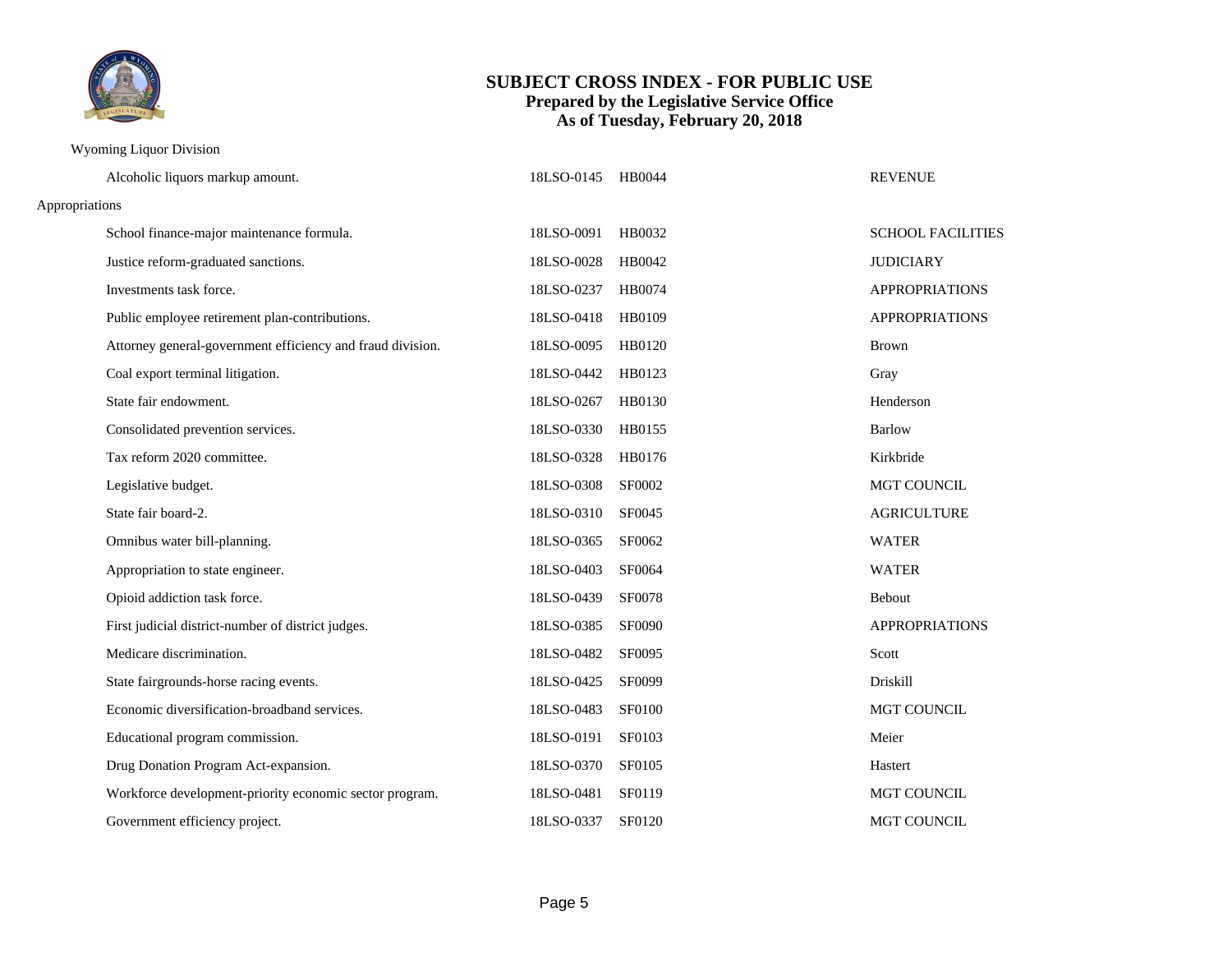

#### Children

| <b>General Provisions</b>                                |                   |               |                     |
|----------------------------------------------------------|-------------------|---------------|---------------------|
| Codification of marital rights.                          | 18LSO-0428 HB0190 |               | Connolly            |
| Juveniles                                                |                   |               |                     |
| Child support amendments.                                | 18LSO-0029        | HB0017        | <b>JUDICIARY</b>    |
| Expungement of juvenile records.                         | 18LSO-0466        | HB0114        | Pelkey              |
| Death penalty repeal.                                    | 18LSO-0431        | HB0189        | Pelkey              |
| Codification of marital rights.                          | 18LSO-0428        | HB0190        | Connolly            |
| Early childhood education.                               | 18LSO-0335        | SF0096        | Rothfuss            |
| Parents                                                  |                   |               |                     |
| Child support amendments.                                | 18LSO-0029        | HB0017        | <b>JUDICIARY</b>    |
| Medicaid birth cost recovery.                            | 18LSO-0149        | <b>HB0086</b> | Stith               |
| Codification of marital rights.                          | 18LSO-0428        | HB0190        | Connolly            |
| Termination of parental rights-child support obligation. | 18LSO-0471        | HB0191        | Northrup            |
| Protection                                               |                   |               |                     |
| Child support amendments.                                | 18LSO-0029 HB0017 |               | <b>JUDICIARY</b>    |
| Codification of marital rights.                          | 18LSO-0428        | HB0190        | Connolly            |
| Early childhood education.                               | 18LSO-0335        | SF0096        | Rothfuss            |
| Cities and Towns                                         |                   |               |                     |
| Community development districts.                         | 18LSO-0492 SF0113 |               | Nethercott          |
| Alternative Forms of Government                          |                   |               |                     |
| Recall of elected municipal officials.                   | 18LSO-0093        | HB0160        | Loucks              |
| Fire and Police Departments                              |                   |               |                     |
| Codification of marital rights.                          | 18LSO-0428        | HB0190        | Connolly            |
| <b>First Class Cities</b>                                |                   |               |                     |
| Municipal extraterritorial jurisdiction-repeal.          | 18LSO-0229        | HB0013        | <b>CORPORATIONS</b> |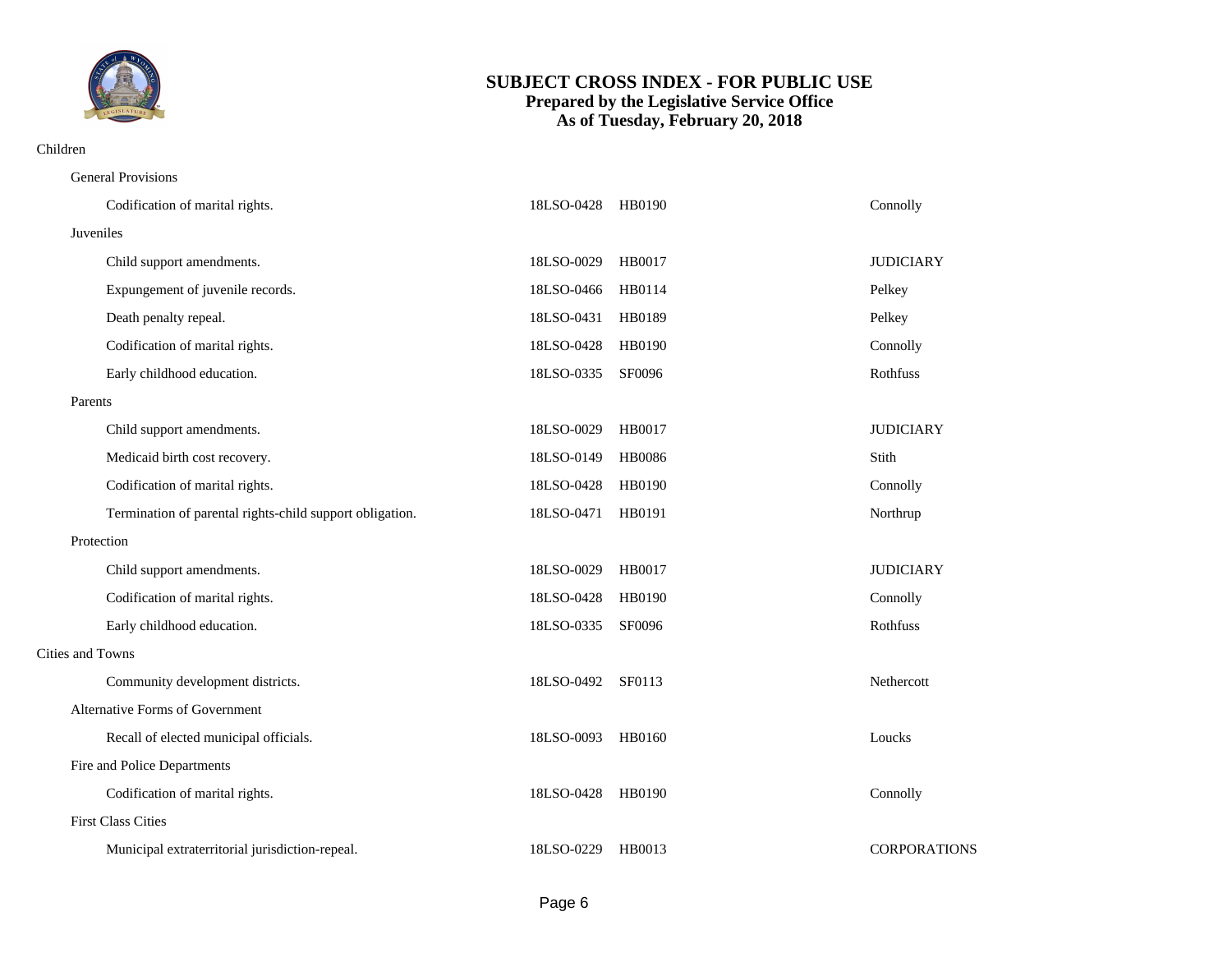| TM<br>LEGISLATURE |
|-------------------|
|                   |

| Municipal jurisdiction.                         | 18LSO-0054        | HB0014        | <b>CORPORATIONS</b> |
|-------------------------------------------------|-------------------|---------------|---------------------|
| <b>General Provisions</b>                       |                   |               |                     |
| Municipal extraterritorial jurisdiction-repeal. | 18LSO-0229        | HB0013        | <b>CORPORATIONS</b> |
| Prohibition on sanctuary cities and counties.   | 18LSO-0319        | HB0105        | Gray                |
| Community development districts.                | 18LSO-0492        | SF0113        | Nethercott          |
| Town and county development regulations.        | 18LSO-0518        | SF0114        | Anderson            |
| Housing Projects                                |                   |               |                     |
| Housing authorities.                            | 18LSO-0355 HB0135 |               | Schwartz            |
| Municipal Election Provisions Projects          |                   |               |                     |
| Recall of elected municipal officials.          | 18LSO-0093        | HB0160        | Loucks              |
| Urban Renewal                                   |                   |               |                     |
| Municipal extraterritorial jurisdiction-repeal. | 18LSO-0229        | HB0013        | <b>CORPORATIONS</b> |
| Municipal jurisdiction.                         | 18LSO-0054 HB0014 |               | <b>CORPORATIONS</b> |
| City/County/State/Local Powers                  |                   |               |                     |
| Municipal jurisdiction.                         | 18LSO-0054 HB0014 |               | <b>CORPORATIONS</b> |
| Chicken Freedom Act.                            | 18LSO-0007        | HB0134        | <b>Brown</b>        |
| Regulation of bingo and pull tab games.         | 18LSO-0206 SF0004 |               | <b>TRAVEL</b>       |
| <b>Intergovernmental Cooperation</b>            |                   |               |                     |
| Build Wyoming loan program.                     | 18LSO-0068        | HB0154        | MGT COUNCIL         |
| Orphan site remediation funding.                | 18LSO-0102        | <b>SF0018</b> | <b>MINERALS</b>     |
| <b>Public Property</b>                          |                   |               |                     |
| Resident labor requirement.                     | 18LSO-0224        | HB0063        | <b>Byrd</b>         |
| Design-build construction.                      | 18LSO-0232        | HB0065        | <b>WATER</b>        |
| Public works and contracts.                     | 18LSO-0161        | HB0095        | Sommers             |
| Government contracts-labor organization.        | 18LSO-0469        | SF0091        | Anderson            |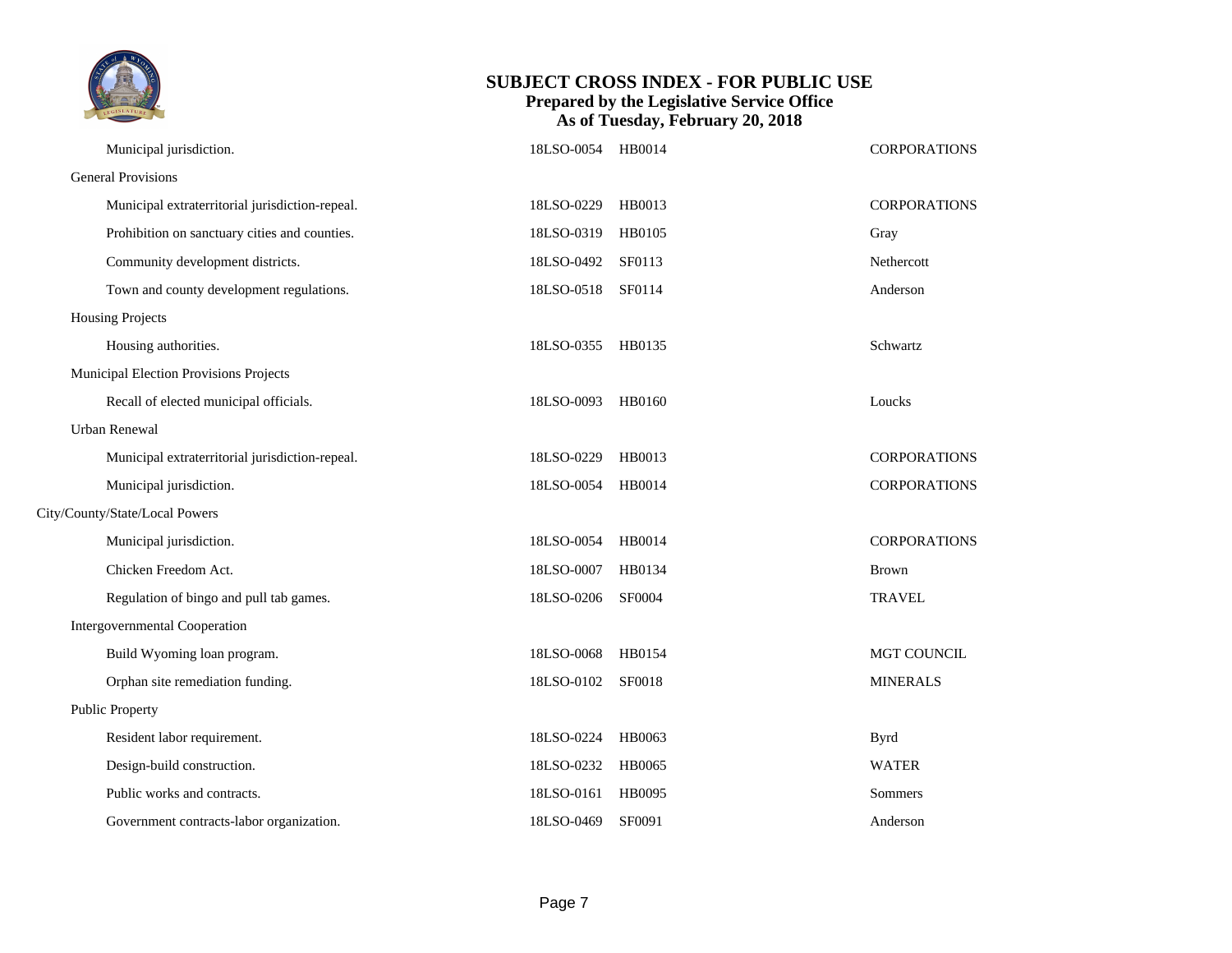

#### Special Districts

|                 | Audit requirements for conservation districts.                    | 18LSO-0120 | HB0023        | CORPORATIONS        |
|-----------------|-------------------------------------------------------------------|------------|---------------|---------------------|
| Meetings        | Uniform Municipal Fiscal Procedures: Public Records/Documents and |            |               |                     |
|                 | Research and wildlife information-confidentiality.                | 18LSO-0049 | <b>HB0006</b> | <b>TRAVEL</b>       |
|                 | Audit requirements for conservation districts.                    | 18LSO-0120 | HB0023        | <b>CORPORATIONS</b> |
|                 | Public records.                                                   | 18LSO-0446 | HB0178        | Jennings            |
| Civil Procedure |                                                                   |            |               |                     |
|                 | Feeding garbage to swine-repeal.                                  | 18LSO-0058 | <b>HB0089</b> | Hunt                |
|                 | Required reports in adoptions.                                    | 18LSO-0030 | SF0021        | <b>JUDICIARY</b>    |
|                 | Volunteer health care.                                            | 18LSO-0035 | <b>SF0066</b> | <b>JUDICIARY</b>    |
| Adoption        |                                                                   |            |               |                     |
|                 | Codification of marital rights.                                   | 18LSO-0428 | HB0190        | Connolly            |
|                 | Required reports in adoptions.                                    | 18LSO-0030 | SF0021        | <b>JUDICIARY</b>    |
|                 | Attachment/Replevin and Garnishment                               |            |               |                     |
|                 | Wage garnishment amendments.                                      | 18LSO-0495 | HB0181        | Stith               |
|                 | Civil Actions                                                     |            |               |                     |
|                 | Property offenses.                                                | 18LSO-0347 | HB0055        | Clem                |
|                 | Medicaid birth cost recovery.                                     | 18LSO-0149 | <b>HB0086</b> | Stith               |
|                 | <b>Eminent Domain</b>                                             |            |               |                     |
|                 | Eminent domain-wind energy collector systems.                     | 18LSO-0294 | SF0047        | Case                |
|                 | <b>Evidence and Witnesses</b>                                     |            |               |                     |
|                 | Codification of marital rights.                                   | 18LSO-0428 | HB0190        | Connolly            |
|                 | Governmental Claims                                               |            |               |                     |
|                 | Wyoming Higher Education Free Speech Protection Act.              | 18LSO-0057 | HB0137        | Biteman             |
|                 | Governmental immunity-waiver for health care facilities.          | 18LSO-0427 | HB0158        | Connolly            |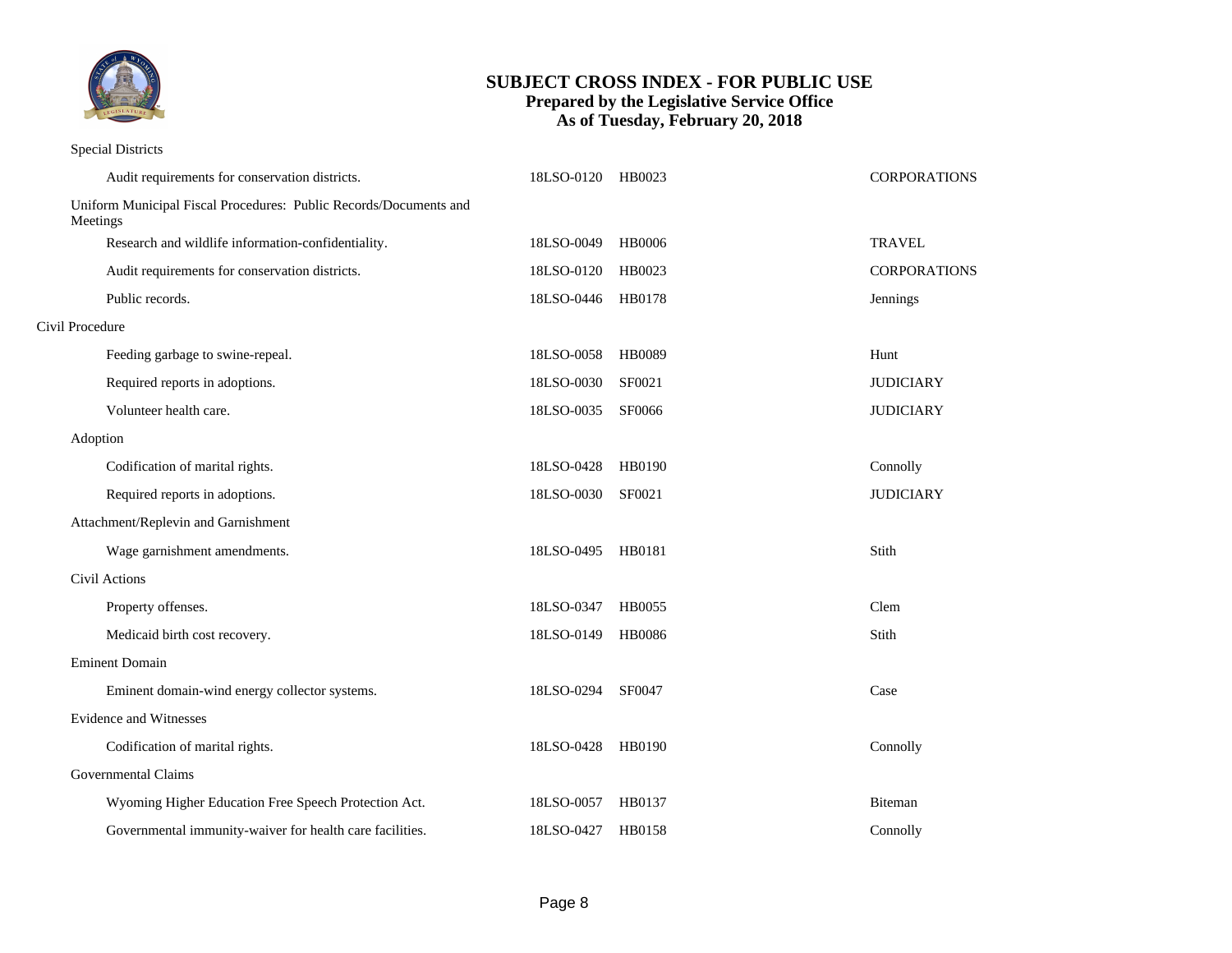

#### Justices of the Peace – Civil Jurisdiction and Procedure

| Domestic abuse-adverse landlord actions and phone numbers.           | 18LSO-0005 HB0117 |               | Biteman             |
|----------------------------------------------------------------------|-------------------|---------------|---------------------|
| Process/Notice and Lis Pendens                                       |                   |               |                     |
| Codification of marital rights.                                      | 18LSO-0428 HB0190 |               | Connolly            |
| Property Exempt from Execution or Attachment                         |                   |               |                     |
| Codification of marital rights.                                      | 18LSO-0428 HB0190 |               | Connolly            |
| Quo Warranto                                                         |                   |               |                     |
| Attorney general-elected official.                                   | 18LSO-0256 SF0076 |               | Bouchard            |
| State/State Agencies and Political Subdivisions/Action by or Against |                   |               |                     |
| Attorney general-elected official.                                   | 18LSO-0256 SF0076 |               | Bouchard            |
| Corporations/Partnerships/Associations                               |                   |               |                     |
| <b>Business Corporations</b>                                         |                   |               |                     |
| Insurance-corporate governance annual disclosure.                    | 18LSO-0038 SF0007 |               | <b>CORPORATIONS</b> |
| <b>Electronic Annual Reports</b>                                     |                   |               |                     |
| Reporting of gross receipts.                                         | 18LSO-0141 HB0051 |               | <b>REVENUE</b>      |
| <b>Limited Partnerships</b>                                          |                   |               |                     |
| Electronic corporate records.                                        | 18LSO-0324        | HB0101        | Lindholm            |
| Securities                                                           |                   |               |                     |
| Open blockchain tokens-exemptions.                                   | 18LSO-0404        | <b>HB0070</b> | Lindholm            |
| Wyoming invests now exemption-amendments.                            | 18LSO-0485 HB0144 |               | Olsen               |
| Wyoming Business Corporation Act                                     |                   |               |                     |
| Electronic corporate records.                                        | 18LSO-0324 HB0101 |               | Lindholm            |
| Wyoming Limited Liability Company Act                                |                   |               |                     |
| Electronic corporate records.                                        | 18LSO-0324        | HB0101        | Lindholm            |
| Limited liability companies-series.                                  | 18LSO-0420 HB0126 |               | Olsen               |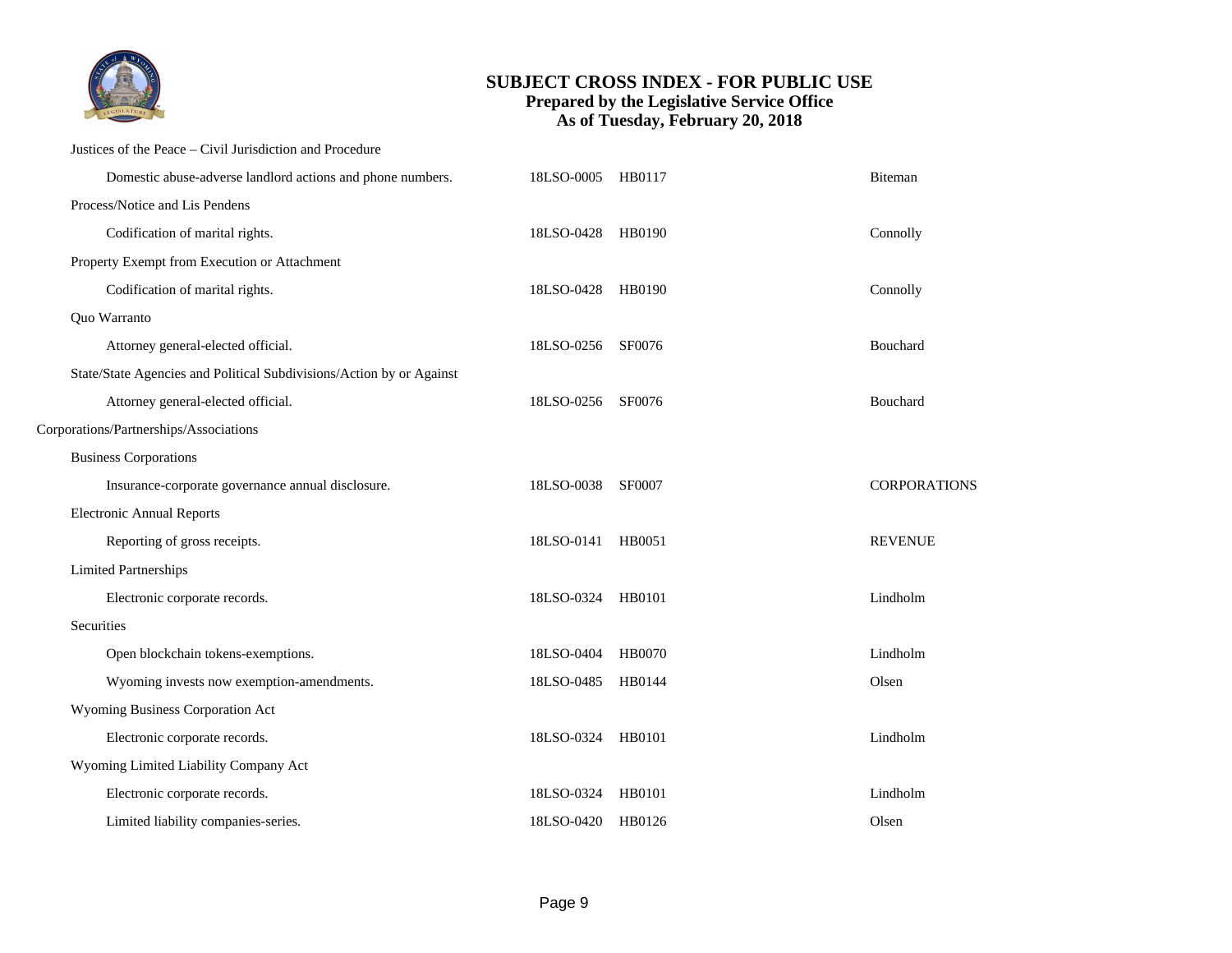

#### Counties

|        | Corporate Powers and Duties                        |                   |               |                     |
|--------|----------------------------------------------------|-------------------|---------------|---------------------|
|        | Prohibition on sanctuary cities and counties.      | 18LSO-0319        | HB0105        | Gray                |
|        | Court information technology equipment.            | 18LSO-0052        | SF0024        | <b>JUDICIARY</b>    |
|        | <b>County Officers</b>                             |                   |               |                     |
|        | Attorney general-elected official.                 | 18LSO-0256        | SF0076        | Bouchard            |
|        | Memorial Hospitals                                 |                   |               |                     |
|        | Revisor's bill.                                    | 18LSO-0015        | <b>SF0070</b> | MGT COUNCIL         |
|        | Planning and Zoning                                |                   |               |                     |
|        | Municipal extraterritorial jurisdiction-repeal.    | 18LSO-0229        | HB0013        | <b>CORPORATIONS</b> |
|        | Codification of marital rights.                    | 18LSO-0428        | HB0190        | Connolly            |
|        | Town and county development regulations.           | 18LSO-0518 SF0114 |               | Anderson            |
| Courts |                                                    |                   |               |                     |
|        | <b>Circuit Courts</b>                              |                   |               |                     |
|        | Speeding fines amendments-2.                       | 18LSO-0225        | HB0093        | Winters             |
|        | District Court                                     |                   |               |                     |
|        | Speeding fines amendments-2.                       | 18LSO-0225        | HB0093        | Winters             |
|        | First judicial district-number of district judges. | 18LSO-0385        | <b>SF0090</b> | APPROPRIATIONS      |
|        | Supreme Court                                      |                   |               |                     |
|        | Court information technology equipment.            | 18LSO-0052        | SF0024        | <b>JUDICIARY</b>    |
|        | Crimes and Offenses                                |                   |               |                     |
|        | Healthcare provider-sexual assault protections.    | 18LSO-0071        | HB0096        | <b>Bovee</b>        |
|        | <b>General Provisions</b>                          |                   |               |                     |
|        | Stand your ground-2.                               | 18LSO-0503        | HB0168        | Salazar             |
|        | Death penalty repeal.                              | 18LSO-0431        | HB0189        | Pelkey              |
|        | Uniformity in domestic violence law.               | 18LSO-0002        | SF0019        | <b>JUDICIARY</b>    |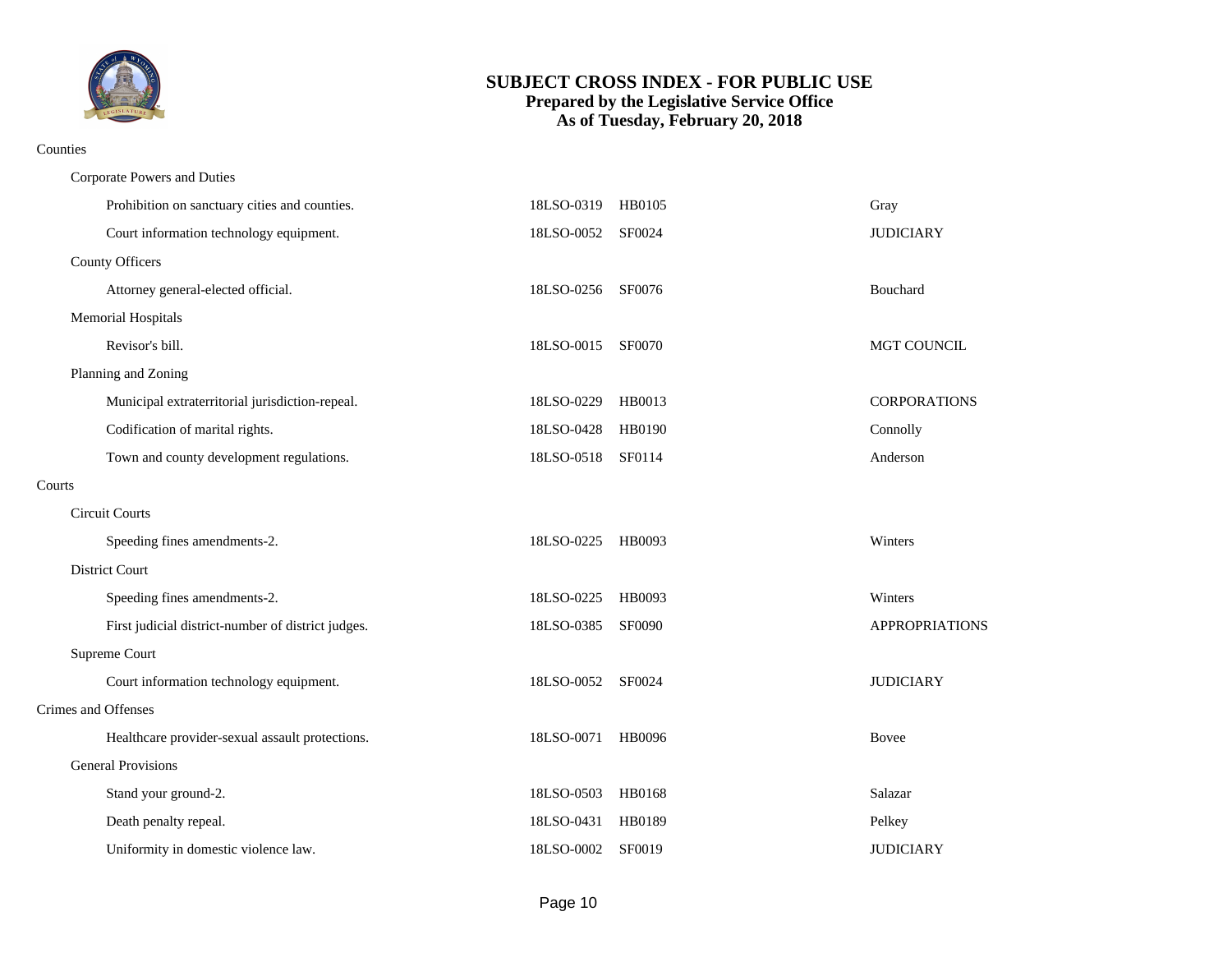

|                                        | Stand your ground.                                          | 18LSO-0246 SF0071 |               | <b>Bouchard</b>    |
|----------------------------------------|-------------------------------------------------------------|-------------------|---------------|--------------------|
|                                        | Offenses Against Morals/Decency and Family                  |                   |               |                    |
|                                        | Child endangerment resulting in abuse or sexual assault.    | 18LSO-0277        | <b>HB0050</b> | Madden             |
|                                        | Online obscenity prevention.                                | 18LSO-0060        | HB0127        | Lone               |
|                                        | Orders of protection-revisions.                             | 18LSO-0032        | SF0022        | <b>JUDICIARY</b>   |
|                                        | Revisor's bill.                                             | 18LSO-0015        | SF0070        | <b>MGT COUNCIL</b> |
|                                        | <b>Offenses Against Property</b>                            |                   |               |                    |
|                                        | Cruelty to animals-penalties.                               | 18LSO-0168        | HB0048        | Gierau             |
|                                        | Property offenses.                                          | 18LSO-0347        | HB0055        | Clem               |
|                                        | Impersonation through electronic means-spoofing.            | 18LSO-0279        | HB0069        | Steinmetz          |
|                                        | Revisor's bill.                                             | 18LSO-0015        | <b>SF0070</b> | <b>MGT COUNCIL</b> |
|                                        | Crimes against critical infrastructure.                     | 18LSO-0440        | <b>SF0074</b> | Christensen        |
| Offenses Against Public Administration |                                                             |                   |               |                    |
|                                        | Interfering with or assaulting a process server.            | 18LSO-0139        | HB0054        | <b>Byrd</b>        |
|                                        | Death penalty repeal.                                       | 18LSO-0431        | HB0189        | Pelkey             |
|                                        | Offenses Against Public Policy                              |                   |               |                    |
|                                        | Regulation of bingo and pull tab games.                     | 18LSO-0206 SF0004 |               | <b>TRAVEL</b>      |
|                                        | Offenses Against the Person                                 |                   |               |                    |
|                                        | Stalking revisions.                                         | 18LSO-0027        | <b>HB0008</b> | <b>JUDICIARY</b>   |
|                                        | Interfering with or assaulting a process server.            | 18LSO-0139        | HB0054        | <b>Byrd</b>        |
|                                        | Healthcare provider-sexual assault protections.             | 18LSO-0071        | HB0096        | Bovee              |
|                                        | Violence against a health care provider-enhanced penalties. | 18LSO-0268        | HB0113        | Pownall            |
|                                        | Health care providers-sexual assault protections-2.         | 18LSO-0493        | HB0157        | Bovee              |
|                                        | Stand your ground-2.                                        | 18LSO-0503        | HB0168        | Salazar            |
|                                        | Texting while driving-penalties.                            | 18LSO-0511        | HB0179        | Hunt               |
|                                        | Death penalty repeal.                                       | 18LSO-0431        | HB0189        | Pelkey             |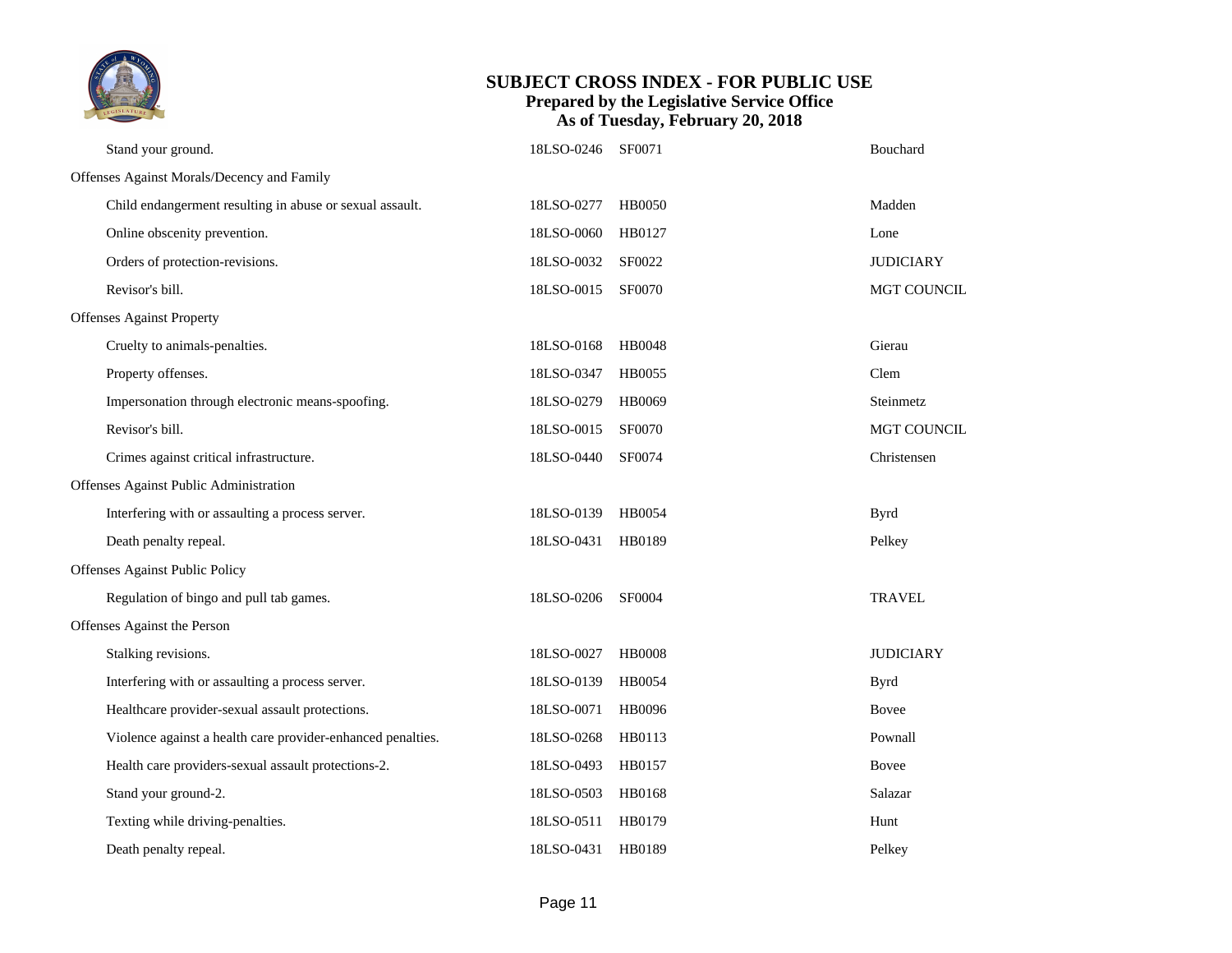

|                    | Uniformity in domestic violence law.                        | 18LSO-0002        | SF0019        | <b>JUDICIARY</b>      |
|--------------------|-------------------------------------------------------------|-------------------|---------------|-----------------------|
|                    | Orders of protection-revisions.                             | 18LSO-0032        | SF0022        | <b>JUDICIARY</b>      |
|                    | Corrections exception to defense of habitation law.         | 18LSO-0108        | SF0025        | <b>JUDICIARY</b>      |
|                    | Stand your ground.                                          | 18LSO-0246        | SF0071        | Bouchard              |
|                    | Sentencing                                                  |                   |               |                       |
|                    | Death penalty repeal.                                       | 18LSO-0431 HB0189 |               | Pelkey                |
|                    | Weapons                                                     |                   |               |                       |
|                    | Concealed weapons in places of worship.                     | 18LSO-0379 HB0141 |               | Loucks                |
| Criminal Procedure |                                                             |                   |               |                       |
|                    | Healthcare provider-sexual assault protections.             | 18LSO-0071        | HB0096        | <b>Bovee</b>          |
|                    | Appeal/Exceptions and New Trial                             |                   |               |                       |
|                    | Post-conviction relief.                                     | 18LSO-0047        | HB0026        | <b>JUDICIARY</b>      |
|                    | Death penalty repeal.                                       | 18LSO-0431 HB0189 |               | Pelkey                |
|                    | Revisor's bill.                                             | 18LSO-0015 SF0070 |               | MGT COUNCIL           |
| Bail               |                                                             |                   |               |                       |
|                    | Death penalty repeal.                                       | 18LSO-0431 HB0189 |               | Pelkey                |
|                    | <b>Community Corrections</b>                                |                   |               |                       |
|                    | Death penalty repeal.                                       | 18LSO-0431        | HB0189        | Pelkey                |
|                    | <b>County Coroners</b>                                      |                   |               |                       |
|                    | Organ donation-training and timely postmortem examinations. | 18LSO-0020        | SF0043        | <b>LABOR</b>          |
|                    | Criminal History Records                                    |                   |               |                       |
|                    | Healthcare provider-sexual assault protections.             | 18LSO-0071        | HB0096        | Bovee                 |
|                    | Criminal record dissemination-military department.          | 18LSO-0152        | SF0032        | <b>TRANSPORTATION</b> |
|                    | Fugitives and Prevention of Crime                           |                   |               |                       |
|                    | Stalking revisions.                                         | 18LSO-0027        | <b>HB0008</b> | <b>JUDICIARY</b>      |
|                    | Orders of protection-revisions.                             | 18LSO-0032        | <b>SF0022</b> | <b>JUDICIARY</b>      |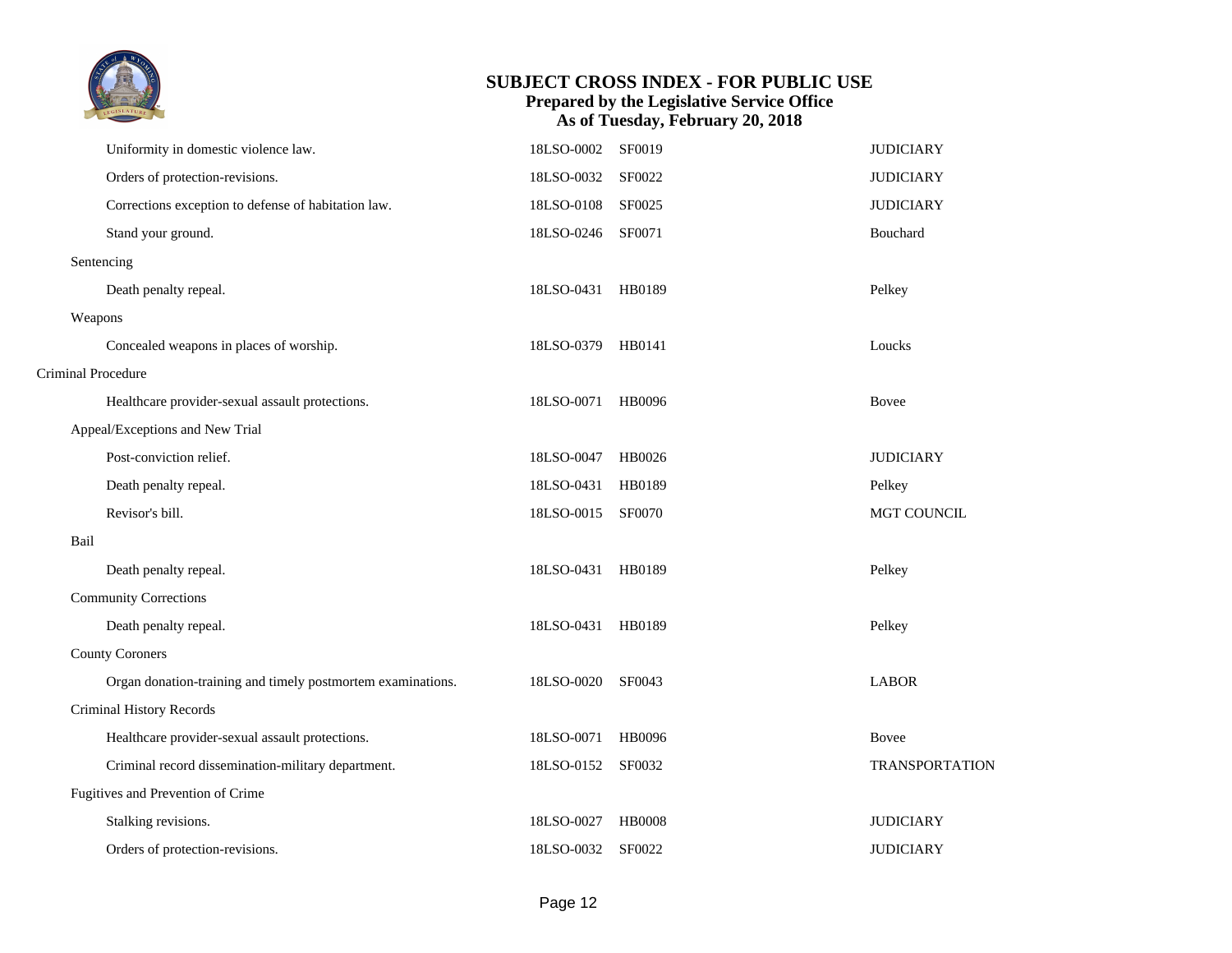

Labor by Prisoners

| Peace Officers<br>Stand your ground-2.<br>18LSO-0503<br>HB0168<br>Salazar<br>Stand your ground.<br>18LSO-0246<br>SF0071<br>Bouchard<br>Private Correctional Facilities<br>Attorney general-elected official.<br>18LSO-0256<br>SF0076<br>Bouchard<br>Public Defender<br>Post-conviction relief.<br>18LSO-0047<br>HB0026<br><b>JUDICIARY</b><br>Death penalty repeal.<br>18LSO-0431 HB0189<br>Pelkey<br>Remedy for Violation of Constitutional Rights<br>Post-conviction relief.<br>18LSO-0047<br>HB0026<br><b>JUDICIARY</b><br>Sentence and Imprisonment<br>Justice reform-graduated sanctions.<br>18LSO-0028<br>HB0042<br><b>JUDICIARY</b><br>Elimination of good time for violent offenders.<br>18LSO-0133<br><b>HB0057</b><br>Haley<br>Healthcare provider-sexual assault protections.<br>18LSO-0071<br>HB0096<br>Bovee<br>Municipal courts maximum probation period.<br>18LSO-0106<br>HB0112<br>Hallinan<br>Expungement of juvenile records.<br>18LSO-0466 HB0114<br>Pelkey<br>Health care providers-sexual assault protections-2.<br>18LSO-0493<br>HB0157<br>Bovee<br>Death penalty repeal.<br>18LSO-0431<br>HB0189<br>Pelkey<br>Revisor's bill.<br>18LSO-0015<br><b>SF0070</b><br>Trial and Matters Incident Thereto<br>Death penalty repeal.<br>18LSO-0431<br>HB0189<br>Pelkey<br>Defense Forces and Affairs<br>Military Service Member Protections<br>Military Service Relief Act additional protections.<br>18LSO-0156<br>SF0035 | Death penalty repeal. | 18LSO-0431 HB0189 | Pelkey         |
|------------------------------------------------------------------------------------------------------------------------------------------------------------------------------------------------------------------------------------------------------------------------------------------------------------------------------------------------------------------------------------------------------------------------------------------------------------------------------------------------------------------------------------------------------------------------------------------------------------------------------------------------------------------------------------------------------------------------------------------------------------------------------------------------------------------------------------------------------------------------------------------------------------------------------------------------------------------------------------------------------------------------------------------------------------------------------------------------------------------------------------------------------------------------------------------------------------------------------------------------------------------------------------------------------------------------------------------------------------------------------------------------------------------------------------------|-----------------------|-------------------|----------------|
|                                                                                                                                                                                                                                                                                                                                                                                                                                                                                                                                                                                                                                                                                                                                                                                                                                                                                                                                                                                                                                                                                                                                                                                                                                                                                                                                                                                                                                          |                       |                   |                |
|                                                                                                                                                                                                                                                                                                                                                                                                                                                                                                                                                                                                                                                                                                                                                                                                                                                                                                                                                                                                                                                                                                                                                                                                                                                                                                                                                                                                                                          |                       |                   |                |
|                                                                                                                                                                                                                                                                                                                                                                                                                                                                                                                                                                                                                                                                                                                                                                                                                                                                                                                                                                                                                                                                                                                                                                                                                                                                                                                                                                                                                                          |                       |                   |                |
|                                                                                                                                                                                                                                                                                                                                                                                                                                                                                                                                                                                                                                                                                                                                                                                                                                                                                                                                                                                                                                                                                                                                                                                                                                                                                                                                                                                                                                          |                       |                   |                |
|                                                                                                                                                                                                                                                                                                                                                                                                                                                                                                                                                                                                                                                                                                                                                                                                                                                                                                                                                                                                                                                                                                                                                                                                                                                                                                                                                                                                                                          |                       |                   |                |
|                                                                                                                                                                                                                                                                                                                                                                                                                                                                                                                                                                                                                                                                                                                                                                                                                                                                                                                                                                                                                                                                                                                                                                                                                                                                                                                                                                                                                                          |                       |                   |                |
|                                                                                                                                                                                                                                                                                                                                                                                                                                                                                                                                                                                                                                                                                                                                                                                                                                                                                                                                                                                                                                                                                                                                                                                                                                                                                                                                                                                                                                          |                       |                   |                |
|                                                                                                                                                                                                                                                                                                                                                                                                                                                                                                                                                                                                                                                                                                                                                                                                                                                                                                                                                                                                                                                                                                                                                                                                                                                                                                                                                                                                                                          |                       |                   |                |
|                                                                                                                                                                                                                                                                                                                                                                                                                                                                                                                                                                                                                                                                                                                                                                                                                                                                                                                                                                                                                                                                                                                                                                                                                                                                                                                                                                                                                                          |                       |                   |                |
|                                                                                                                                                                                                                                                                                                                                                                                                                                                                                                                                                                                                                                                                                                                                                                                                                                                                                                                                                                                                                                                                                                                                                                                                                                                                                                                                                                                                                                          |                       |                   |                |
|                                                                                                                                                                                                                                                                                                                                                                                                                                                                                                                                                                                                                                                                                                                                                                                                                                                                                                                                                                                                                                                                                                                                                                                                                                                                                                                                                                                                                                          |                       |                   |                |
|                                                                                                                                                                                                                                                                                                                                                                                                                                                                                                                                                                                                                                                                                                                                                                                                                                                                                                                                                                                                                                                                                                                                                                                                                                                                                                                                                                                                                                          |                       |                   |                |
|                                                                                                                                                                                                                                                                                                                                                                                                                                                                                                                                                                                                                                                                                                                                                                                                                                                                                                                                                                                                                                                                                                                                                                                                                                                                                                                                                                                                                                          |                       |                   |                |
|                                                                                                                                                                                                                                                                                                                                                                                                                                                                                                                                                                                                                                                                                                                                                                                                                                                                                                                                                                                                                                                                                                                                                                                                                                                                                                                                                                                                                                          |                       |                   |                |
|                                                                                                                                                                                                                                                                                                                                                                                                                                                                                                                                                                                                                                                                                                                                                                                                                                                                                                                                                                                                                                                                                                                                                                                                                                                                                                                                                                                                                                          |                       |                   |                |
|                                                                                                                                                                                                                                                                                                                                                                                                                                                                                                                                                                                                                                                                                                                                                                                                                                                                                                                                                                                                                                                                                                                                                                                                                                                                                                                                                                                                                                          |                       |                   |                |
|                                                                                                                                                                                                                                                                                                                                                                                                                                                                                                                                                                                                                                                                                                                                                                                                                                                                                                                                                                                                                                                                                                                                                                                                                                                                                                                                                                                                                                          |                       |                   |                |
|                                                                                                                                                                                                                                                                                                                                                                                                                                                                                                                                                                                                                                                                                                                                                                                                                                                                                                                                                                                                                                                                                                                                                                                                                                                                                                                                                                                                                                          |                       |                   |                |
|                                                                                                                                                                                                                                                                                                                                                                                                                                                                                                                                                                                                                                                                                                                                                                                                                                                                                                                                                                                                                                                                                                                                                                                                                                                                                                                                                                                                                                          |                       |                   | MGT COUNCIL    |
|                                                                                                                                                                                                                                                                                                                                                                                                                                                                                                                                                                                                                                                                                                                                                                                                                                                                                                                                                                                                                                                                                                                                                                                                                                                                                                                                                                                                                                          |                       |                   |                |
|                                                                                                                                                                                                                                                                                                                                                                                                                                                                                                                                                                                                                                                                                                                                                                                                                                                                                                                                                                                                                                                                                                                                                                                                                                                                                                                                                                                                                                          |                       |                   |                |
|                                                                                                                                                                                                                                                                                                                                                                                                                                                                                                                                                                                                                                                                                                                                                                                                                                                                                                                                                                                                                                                                                                                                                                                                                                                                                                                                                                                                                                          |                       |                   |                |
|                                                                                                                                                                                                                                                                                                                                                                                                                                                                                                                                                                                                                                                                                                                                                                                                                                                                                                                                                                                                                                                                                                                                                                                                                                                                                                                                                                                                                                          |                       |                   |                |
|                                                                                                                                                                                                                                                                                                                                                                                                                                                                                                                                                                                                                                                                                                                                                                                                                                                                                                                                                                                                                                                                                                                                                                                                                                                                                                                                                                                                                                          |                       |                   | TRANSPORTATION |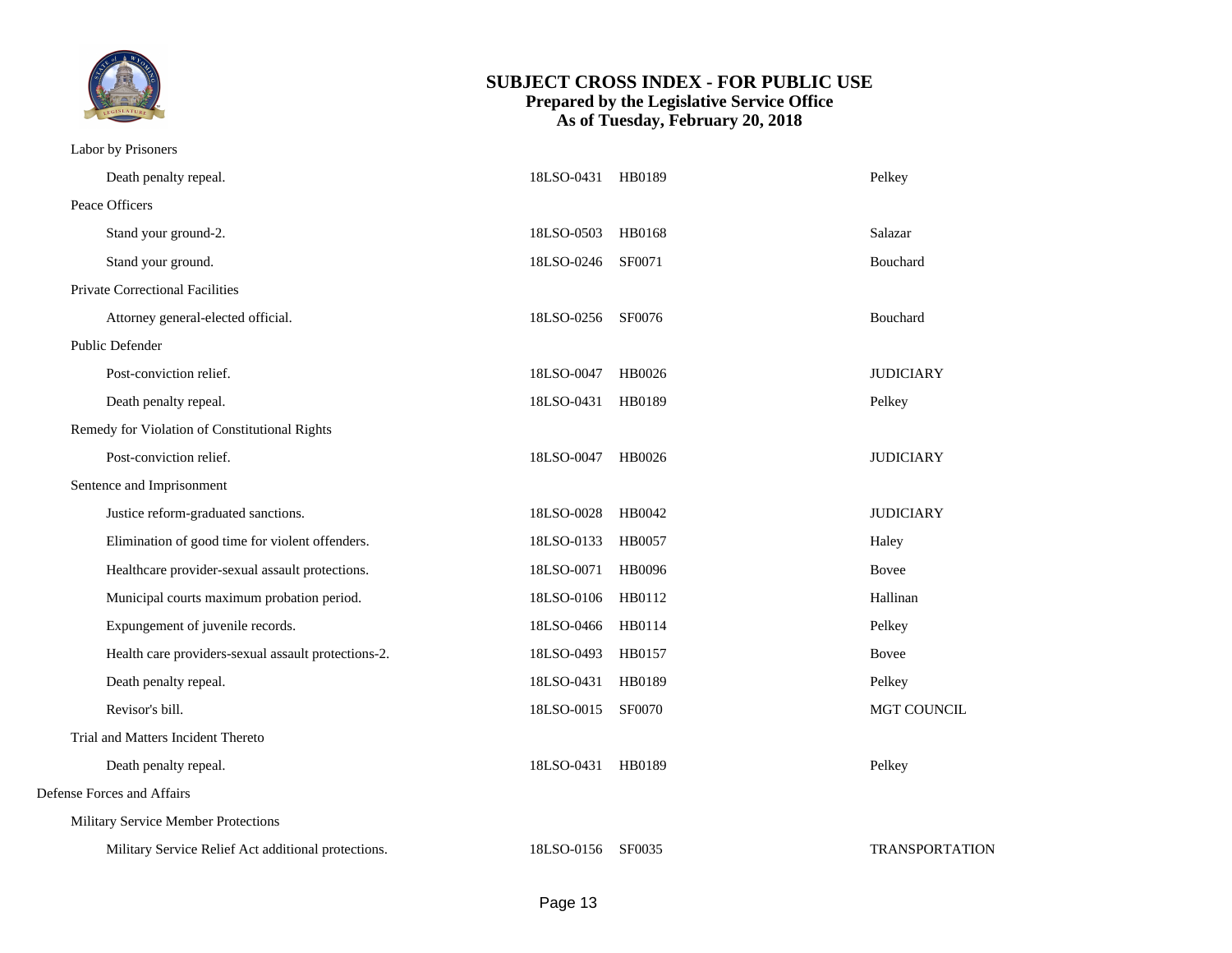

Veterans

| Veterans tuition program limits.               | 18LSO-0157 SF0036 |        | TRANSPORTATION     |
|------------------------------------------------|-------------------|--------|--------------------|
| <b>Domestic Relations</b>                      |                   |        |                    |
| Child custody.                                 | 18LSO-0011 HB0071 |        | <b>JUDICIARY</b>   |
| Child Custody                                  |                   |        |                    |
| Codification of marital rights.                | 18LSO-0428 HB0190 |        | Connolly           |
| <b>Child Support Enforcement</b>               |                   |        |                    |
| Child custody.                                 | 18LSO-0011 HB0071 |        | <b>JUDICIARY</b>   |
| Desertion of Spouse or Children                |                   |        |                    |
| Codification of marital rights.                | 18LSO-0428 HB0190 |        | Connolly           |
| <b>Dissolution of Marriage</b>                 |                   |        |                    |
| Child support amendments.                      | 18LSO-0029 HB0017 |        | <b>JUDICIARY</b>   |
| Child custody.                                 | 18LSO-0011 HB0071 |        | <b>JUDICIARY</b>   |
| Termination of alimony.                        | 18LSO-0360        | HB0097 | Lone               |
| Codification of marital rights.                | 18LSO-0428 HB0190 |        | Connolly           |
| Custody in the best interest of the children.  | 18LSO-0010 SF0020 |        | <b>JUDICIARY</b>   |
| <b>Grandparents' Visitation Rights</b>         |                   |        |                    |
| Child custody.                                 | 18LSO-0011 HB0071 |        | <b>JUDICIARY</b>   |
| Husband and Wife                               |                   |        |                    |
| The Marriage and Constitution Restoration Act. | 18LSO-0490 HB0167 |        | Lone               |
| Codification of marital rights.                | 18LSO-0428 HB0190 |        | Connolly           |
| Uniform Interstate Family Support Act          |                   |        |                    |
| Codification of marital rights.                | 18LSO-0428 HB0190 |        | Connolly           |
| <b>Economic Development</b>                    |                   |        |                    |
| Large project account modifications.           | 18LSO-0176 SF0015 |        | <b>MINERALS</b>    |
| Economic diversification-broadband services.   | 18LSO-0483 SF0100 |        | <b>MGT COUNCIL</b> |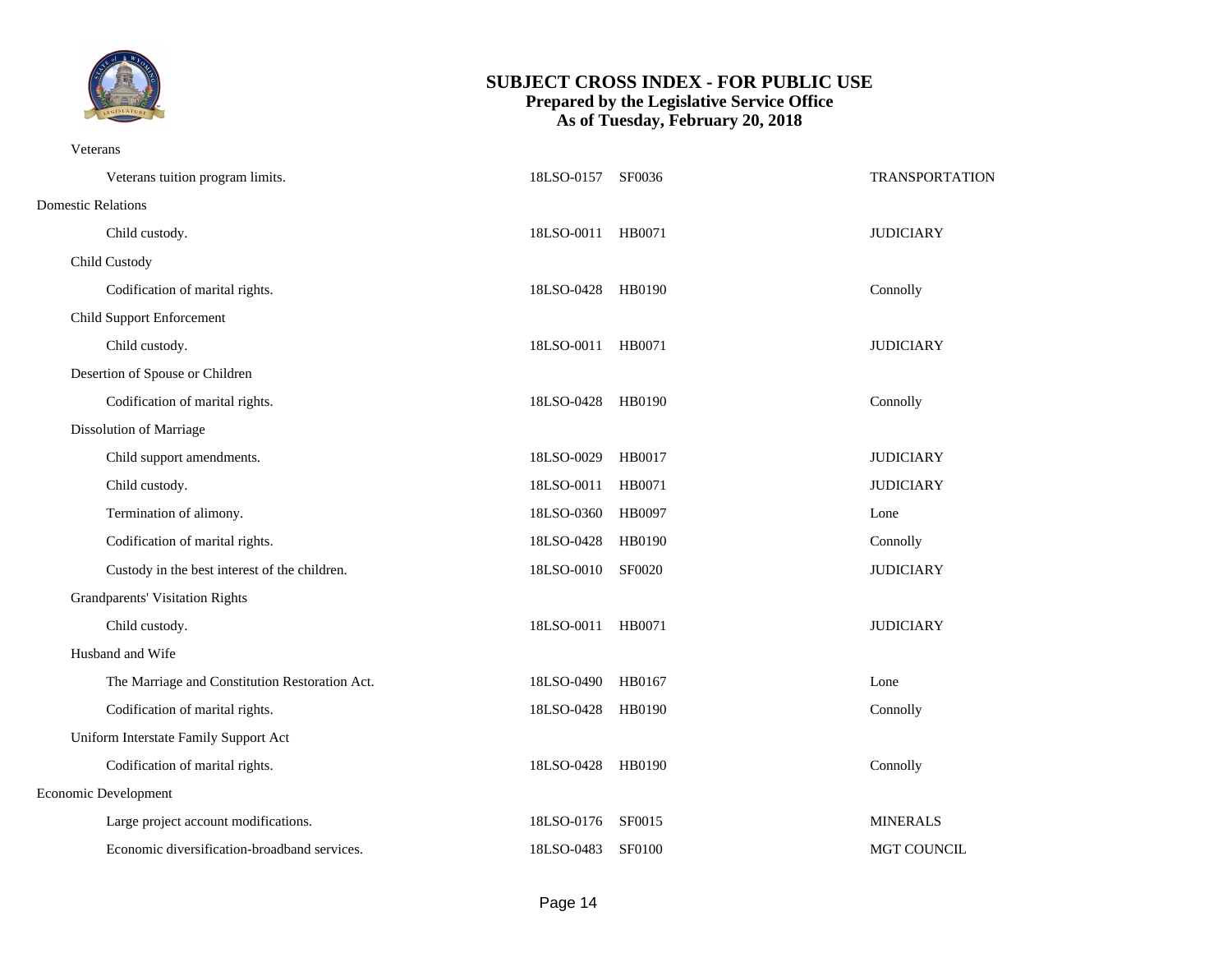

|           | Economic diversification and development.               | 18LSO-0478        | <b>SF0108</b> | MGT COUNCIL                 |
|-----------|---------------------------------------------------------|-------------------|---------------|-----------------------------|
|           | Workforce development-priority economic sector program. | 18LSO-0481        | SF0119        | MGT COUNCIL                 |
| Education |                                                         |                   |               |                             |
|           | Hathaway expand Wyoming scholarships.                   | 18LSO-0338        | HB0153        | Harshman                    |
|           | Educational program commission.                         | 18LSO-0191        | SF0103        | Meier                       |
|           | <b>Capital Construction Projects</b>                    |                   |               |                             |
|           | School finance-major maintenance formula.               | 18LSO-0091        | HB0032        | <b>SCHOOL FACILITIES</b>    |
|           | School finance-capital construction amendments.         | 18LSO-0092 HB0033 |               | <b>SCHOOL FACILITIES</b>    |
|           | <b>Community Colleges</b>                               |                   |               |                             |
|           | Community college tuition-special rates.                | 18LSO-0345        | HB0082        | Clem                        |
|           | Nonresident tuition and fee rates.                      | 18LSO-0489        | HB0132        | Henderson                   |
|           | Wyoming Higher Education Free Speech Protection Act.    | 18LSO-0057 HB0137 |               | Biteman                     |
|           | Hathaway expand Wyoming scholarships.                   | 18LSO-0338 HB0153 |               | Harshman                    |
|           | Common college transcripts.                             | 18LSO-0516 HB0175 |               | Northrup                    |
|           | Military member spouse and children-resident tuition.   | 18LSO-0153        | SF0033        | <b>TRANSPORTATION</b>       |
|           | Courses of Study/Textbooks/Supplies                     |                   |               |                             |
|           | State educational program.                              | 18LSO-0275 HB0053 |               | <b>SCHOOL RECALIBRATION</b> |
|           | School finance amendments-5.                            | 18LSO-0475 HB0180 |               | Clem                        |
|           | Education-computer science and computational thinking.  | 18LSO-0221        | SF0029        | <b>EDUCATION</b>            |
|           | Child sexual abuse education and prevention.            | 18LSO-0313        | SF0093        | Anselmi-Dalton              |
|           | <b>Higher Education Generally</b>                       |                   |               |                             |
|           | Hathaway scholarship application deadline-extension.    | 18LSO-0265        | HB0031        | Henderson                   |
|           | State educational program.                              | 18LSO-0275 HB0053 |               | SCHOOL RECALIBRATION        |
|           | Wyoming Higher Education Free Speech Protection Act.    | 18LSO-0057        | HB0137        | Biteman                     |
|           | Hathaway expand Wyoming scholarships.                   | 18LSO-0338        | HB0153        | Harshman                    |
|           | Education-computer science and computational thinking.  | 18LSO-0221        | SF0029        | <b>EDUCATION</b>            |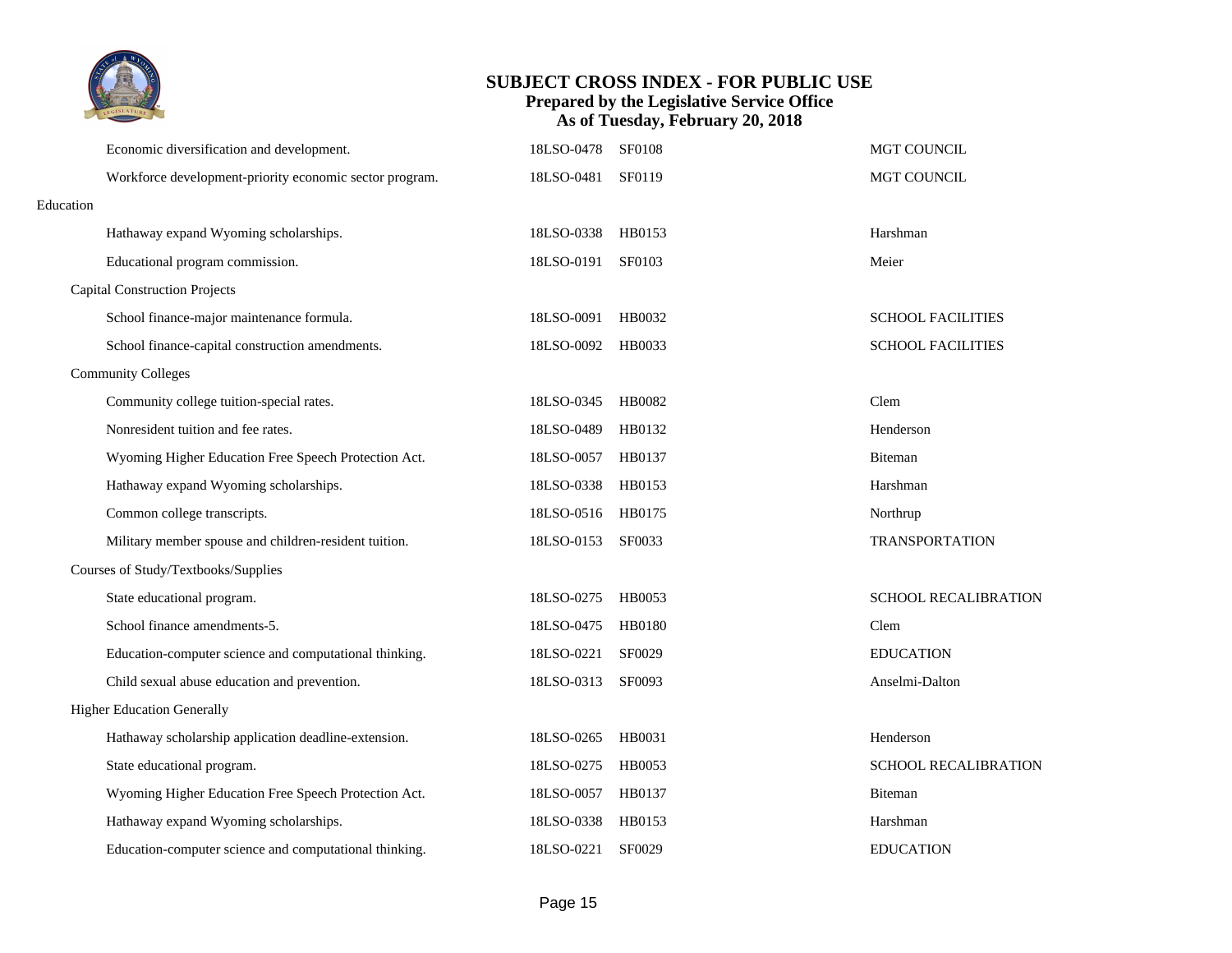

| Hathaway scholarship eligibility.                                      | 18LSO-0214        | <b>SF0087</b> | Kinskey              |
|------------------------------------------------------------------------|-------------------|---------------|----------------------|
| School Districts in General                                            |                   |               |                      |
| School finance amendments.                                             | 18LSO-0220        | HB0030        | <b>EDUCATION</b>     |
| School superintendent salary.                                          | 18LSO-0204        | HB0083        | Stith                |
| School finance amendments-4.                                           | 18LSO-0476 HB0140 |               | Northrup             |
| School facility property insurance.                                    | 18LSO-0272 SF0013 |               | Scott                |
| Child sexual abuse education and prevention.                           | 18LSO-0313        | SF0093        | Anselmi-Dalton       |
| Teacher qualifications-district determinations.                        | 18LSO-0480        | SF0115        | Kinskey              |
| <b>School Finance</b>                                                  |                   |               |                      |
| School finance amendments.                                             | 18LSO-0220        | HB0030        | <b>EDUCATION</b>     |
| School superintendent salary.                                          | 18LSO-0204        | HB0083        | Stith                |
| School finance amendments-4.                                           | 18LSO-0476        | HB0140        | Northrup             |
| School finance amendments-5.                                           | 18LSO-0475        | HB0180        | Clem                 |
| School finance-health insurance-2.                                     | 18LSO-0219        | SF0028        | <b>EDUCATION</b>     |
| Interfund loan accounts and interest rates.                            | 18LSO-0223        | SF0063        | <b>MGT AUDIT</b>     |
| School finance amendments-3.                                           | 18LSO-0472        | SF0117        | Peterson             |
| Teachers and Employees                                                 |                   |               |                      |
| Continuing teacher contracts for military spouses.                     | 18LSO-0087        | HB0027        | <b>EDUCATION</b>     |
| National teaching certification.                                       | 18LSO-0441        | SF0102        | Hastert              |
| The Administration of the State System of Education at the State Level |                   |               |                      |
| Education reporting-children of military personnel.                    | 18LSO-0088        | HB0028        | <b>EDUCATION</b>     |
| State educational program.                                             | 18LSO-0275        | HB0053        | SCHOOL RECALIBRATION |
| College entrance exam-written component.                               | 18LSO-0513        | HB0165        | Freeman              |
| Education-computer science and computational thinking.                 | 18LSO-0221        | SF0029        | <b>EDUCATION</b>     |
| Early childhood education.                                             | 18LSO-0335        | SF0096        | Rothfuss             |
| Educational program commission.                                        | 18LSO-0191        | SF0103        | Meier                |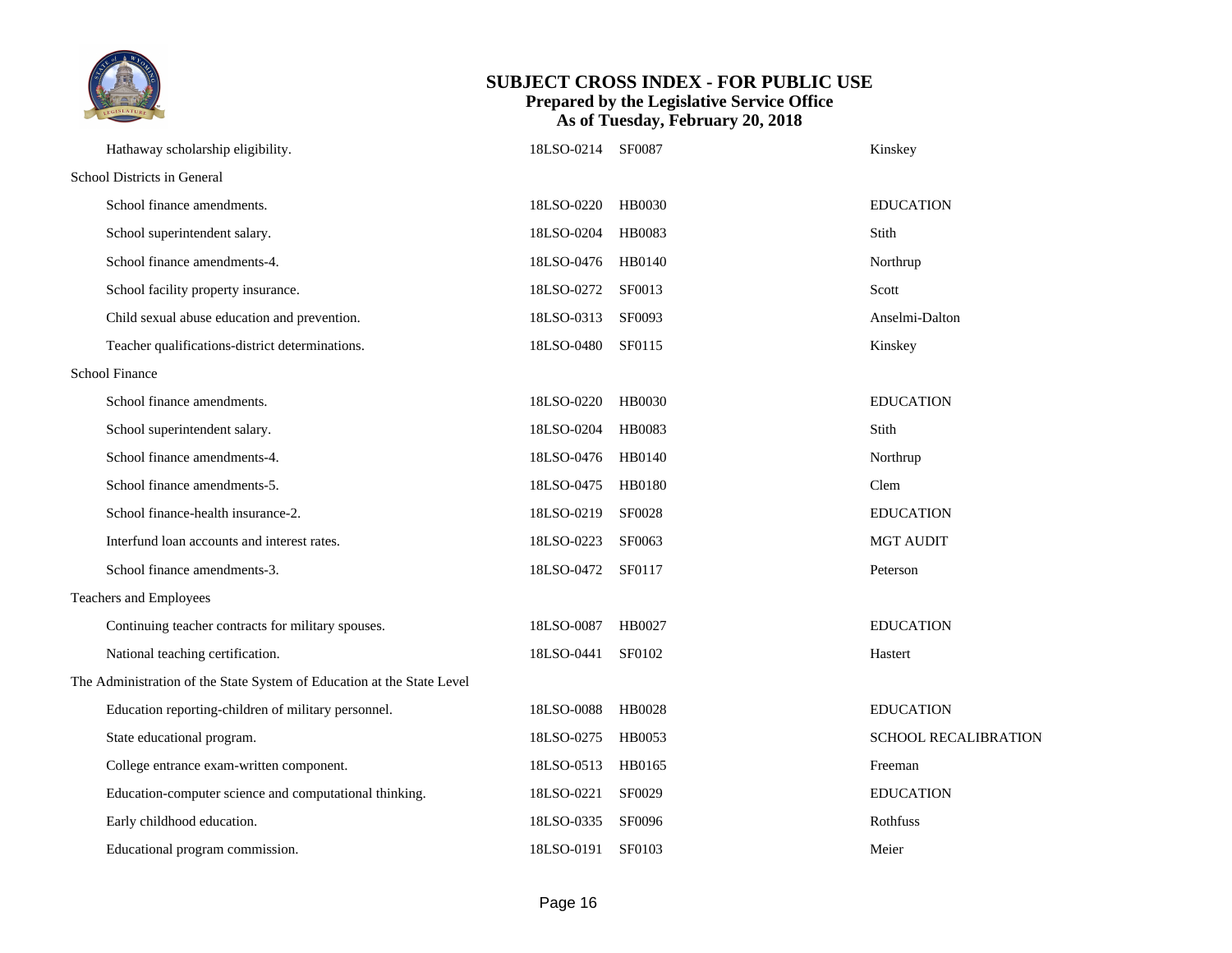

|                | Teacher qualifications-district determinations.       | 18LSO-0480        | SF0115 | Kinskey               |
|----------------|-------------------------------------------------------|-------------------|--------|-----------------------|
|                | University of Wyoming                                 |                   |        |                       |
|                | Nonresident tuition and fee rates.                    | 18LSO-0489        | HB0132 | Henderson             |
|                | Wyoming Higher Education Free Speech Protection Act.  | 18LSO-0057        | HB0137 | Biteman               |
|                | Hathaway expand Wyoming scholarships.                 | 18LSO-0338        | HB0153 | Harshman              |
|                | Common college transcripts.                           | 18LSO-0516 HB0175 |        | Northrup              |
|                | Military member spouse and children-resident tuition. | 18LSO-0153        | SF0033 | <b>TRANSPORTATION</b> |
| Elections      |                                                       |                   |        |                       |
| <b>Ballots</b> |                                                       |                   |        |                       |
|                | Attorney general-elected official.                    | 18LSO-0256 SF0076 |        | Bouchard              |
|                | <b>Bond Elections</b>                                 |                   |        |                       |
|                | Elections-notices and resolutions.                    | 18LSO-0296        | SF0046 | Case                  |
|                | <b>Campaign Practices</b>                             |                   |        |                       |
|                | Election law violations-penalties and enforcement.    | 18LSO-0174 HB0002 |        | <b>CORPORATIONS</b>   |
|                | Campaign finance revisions.                           | 18LSO-0182 HB0067 |        | <b>CORPORATIONS</b>   |
|                | <b>Canvass and Recount</b>                            |                   |        |                       |
|                | Election Code revisions.                              | 18LSO-0183 HB0040 |        | <b>CORPORATIONS</b>   |
|                | <b>General Provisions</b>                             |                   |        |                       |
|                | Elections-notices and resolutions.                    | 18LSO-0296 SF0046 |        | Case                  |
|                | Attorney general-elected official.                    | 18LSO-0256        | SF0076 | Bouchard              |
|                | Initiative and Referendum                             |                   |        |                       |
|                | Election Code revisions.                              | 18LSO-0183        | HB0040 | <b>CORPORATIONS</b>   |
|                | <b>Nominations</b>                                    |                   |        |                       |
|                | Election Code revisions.                              | 18LSO-0183 HB0040 |        | <b>CORPORATIONS</b>   |
|                | <b>Offenses and Penalties</b>                         |                   |        |                       |
|                | Election law violations-penalties and enforcement.    | 18LSO-0174 HB0002 |        | <b>CORPORATIONS</b>   |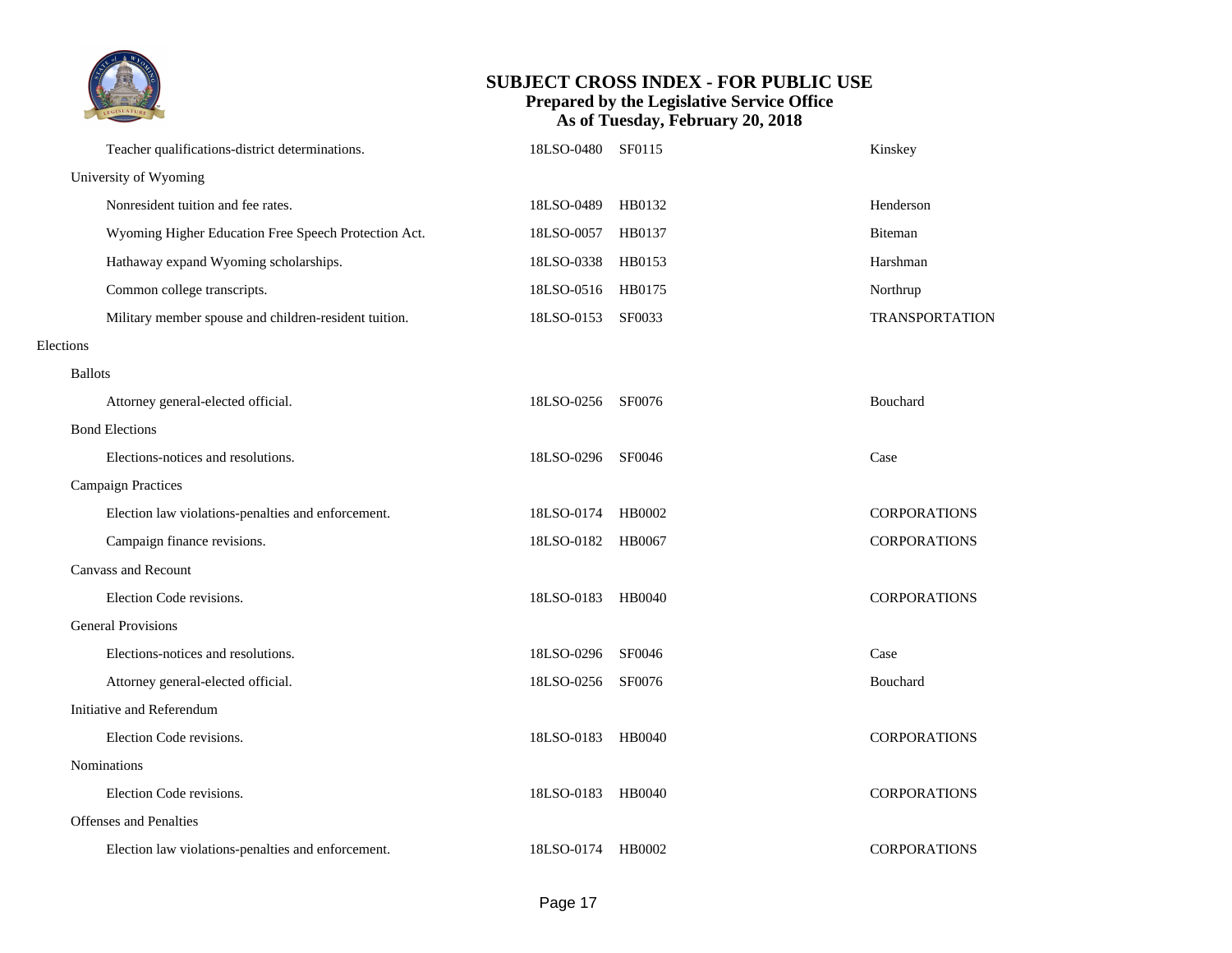|                                                       |                   | <b>SUBJECT CROSS INDEX - FOR PUBLIC USE</b><br>Prepared by the Legislative Service Office<br>As of Tuesday, February 20, 2018 |                       |
|-------------------------------------------------------|-------------------|-------------------------------------------------------------------------------------------------------------------------------|-----------------------|
| Election offenses and penalties.                      | 18LSO-0110 HB0038 |                                                                                                                               | <b>CORPORATIONS</b>   |
| Election Code revisions.                              | 18LSO-0183 HB0040 |                                                                                                                               | <b>CORPORATIONS</b>   |
| Special District Elections Act                        |                   |                                                                                                                               |                       |
| Campaign finance revisions.                           | 18LSO-0182 HB0067 |                                                                                                                               | <b>CORPORATIONS</b>   |
| Elections-notices and resolutions.                    | 18LSO-0296 SF0046 |                                                                                                                               | Case                  |
| Vacancies                                             |                   |                                                                                                                               |                       |
| Election Code revisions.                              | 18LSO-0183        | HB0040                                                                                                                        | <b>CORPORATIONS</b>   |
| Wyoming Election Code                                 |                   |                                                                                                                               |                       |
| Election Code revisions.                              | 18LSO-0183 HB0040 |                                                                                                                               | <b>CORPORATIONS</b>   |
| Fiduciaries                                           |                   |                                                                                                                               |                       |
| <b>Uniform Trust Code</b>                             |                   |                                                                                                                               |                       |
| Codification of marital rights.                       | 18LSO-0428 HB0190 |                                                                                                                               | Connolly              |
| Game and Fish                                         |                   |                                                                                                                               |                       |
| Administration                                        |                   |                                                                                                                               |                       |
| Game and fish agreements with federal agencies.       | 18LSO-0164        | HB0020                                                                                                                        | <b>TRAVEL</b>         |
| Game animal licenses-limitations.                     | 18LSO-0140        | <b>HB0058</b>                                                                                                                 | Haley                 |
| Wild bison licenses.                                  | 18LSO-0197        | <b>HB0059</b>                                                                                                                 | Haley                 |
| Sage grouse hunting licenses-preference point system. | 18LSO-0344 HB0143 |                                                                                                                               | Edwards               |
| Antelope hunt licenses.                               | 18LSO-0048        | <b>SF0003</b>                                                                                                                 | <b>TRAVEL</b>         |
| Game and fish licenses.                               | 18LSO-0173        | <b>SF0058</b>                                                                                                                 | Pappas                |
| Game and fish department-budget requests.             | 18LSO-0115 SF0081 |                                                                                                                               | <b>APPROPRIATIONS</b> |
| Game Bird Farms/Fishing Preserves                     |                   |                                                                                                                               |                       |
| Game and fish licenses.                               | 18LSO-0173        | <b>SF0058</b>                                                                                                                 | Pappas                |
| <b>General Regulatory Provisions</b>                  |                   |                                                                                                                               |                       |
| Sale of wildlife information-prohibition.             | 18LSO-0042        | <b>HB0005</b>                                                                                                                 | <b>TRAVEL</b>         |
| Game and fish licenses.                               | 18LSO-0173 SF0058 |                                                                                                                               | Pappas                |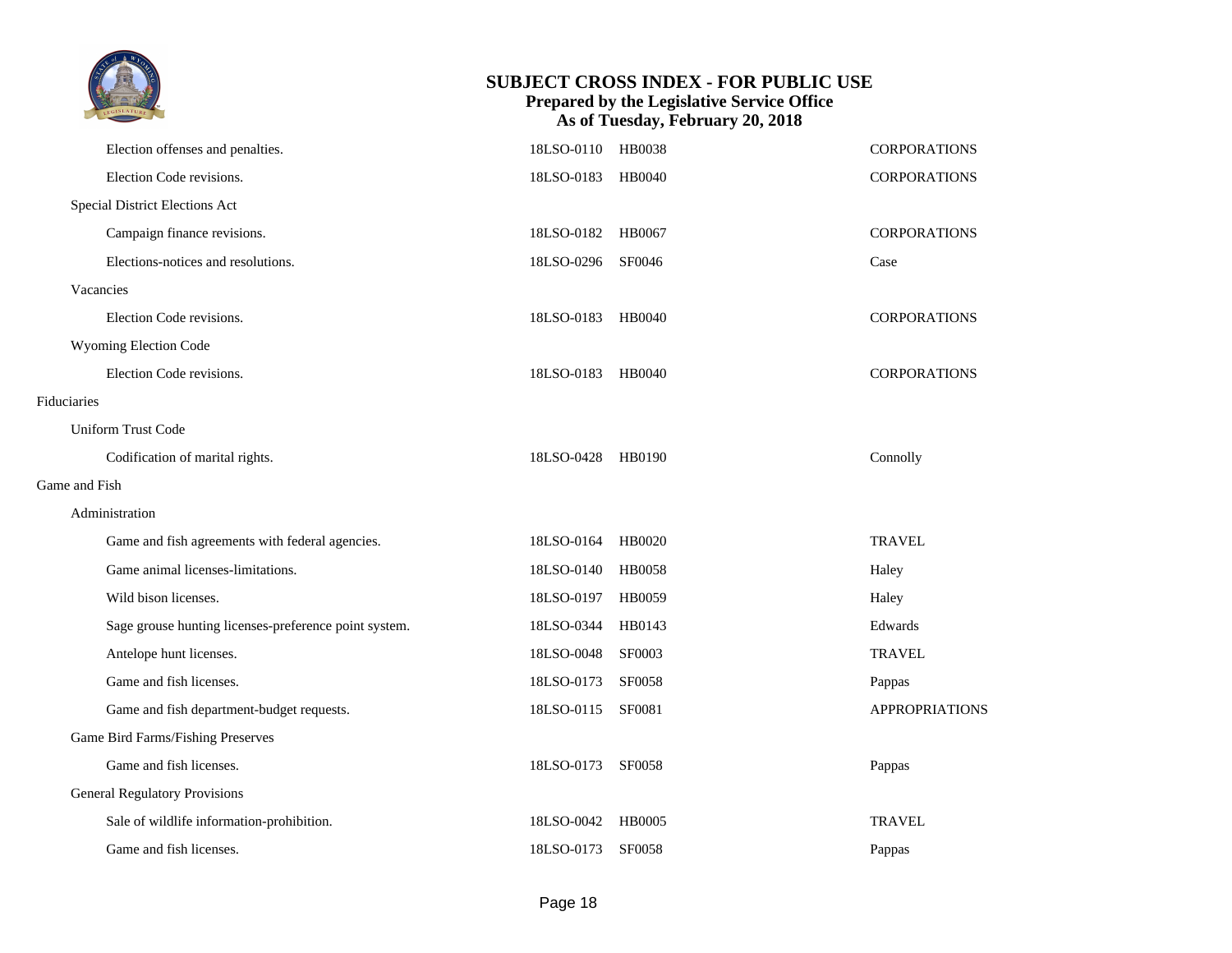

|                           | Hunting colors-fluorescent pink.                      | 18LSO-0190 SF0061 |               | Ellis                 |
|---------------------------|-------------------------------------------------------|-------------------|---------------|-----------------------|
|                           | Licenses/Fees                                         |                   |               |                       |
|                           | Donation of antelope hunting licenses.                | 18LSO-0238        | <b>HB0007</b> | Allen                 |
|                           | Game and fish-conservation stamps.                    | 18LSO-0314        | HB0111        | Hallinan              |
|                           | Wild bison hunting licenses-preference point system.  | 18LSO-0316 HB0121 |               | Edwards               |
|                           | Sage grouse hunting licenses-preference point system. | 18LSO-0344        | HB0143        | Edwards               |
|                           | Veterans' skilled nursing center.                     | 18LSO-0151        | SF0031        | <b>TRANSPORTATION</b> |
|                           | Game and fish licenses.                               | 18LSO-0173        | <b>SF0058</b> | Pappas                |
|                           | Revisor's bill.                                       | 18LSO-0015        | <b>SF0070</b> | MGT COUNCIL           |
|                           | Game and fish-special management permits.             | 18LSO-0036        | SF0106        | <b>Burns</b>          |
| <b>General Provisions</b> |                                                       |                   |               |                       |
|                           | Mountain daylight time.                               | 18LSO-0304 HB0045 |               | Laursen               |
|                           | Common Law/Statutes and Rules of Construction         |                   |               |                       |
|                           | Codification of marital rights.                       | 18LSO-0428        | HB0190        | Connolly              |
|                           | Attorney general-elected official.                    | 18LSO-0256        | SF0076        | Bouchard              |
|                           | Legal Time and Holidays                               |                   |               |                       |
|                           | Estelle Reel.                                         | 18LSO-0037        | <b>HB0108</b> | Olsen                 |
|                           | Purple Heart Day and state.                           | 18LSO-0274        | SF0037        | <b>TRANSPORTATION</b> |
|                           | Wyoming public lands day.                             | 18LSO-0211        | SF0067        | Christensen           |
|                           | State Seal/Flag/Flower/Bird and Other Symbols         |                   |               |                       |
|                           | Wyoming state revolver-454 Casull.                    | 18LSO-0097        | HB0056        | Haley                 |
|                           | Display of national motto.                            | 18LSO-0286        | HB0133        | Steinmetz             |
|                           | State songs.                                          | 18LSO-0457        | HB0156        | Zwonitzer             |
|                           | Statutes/Supplements/Session Laws and Wyoming Digest  |                   |               |                       |
|                           | Attorney general-elected official.                    | 18LSO-0256        | SF0076        | Bouchard              |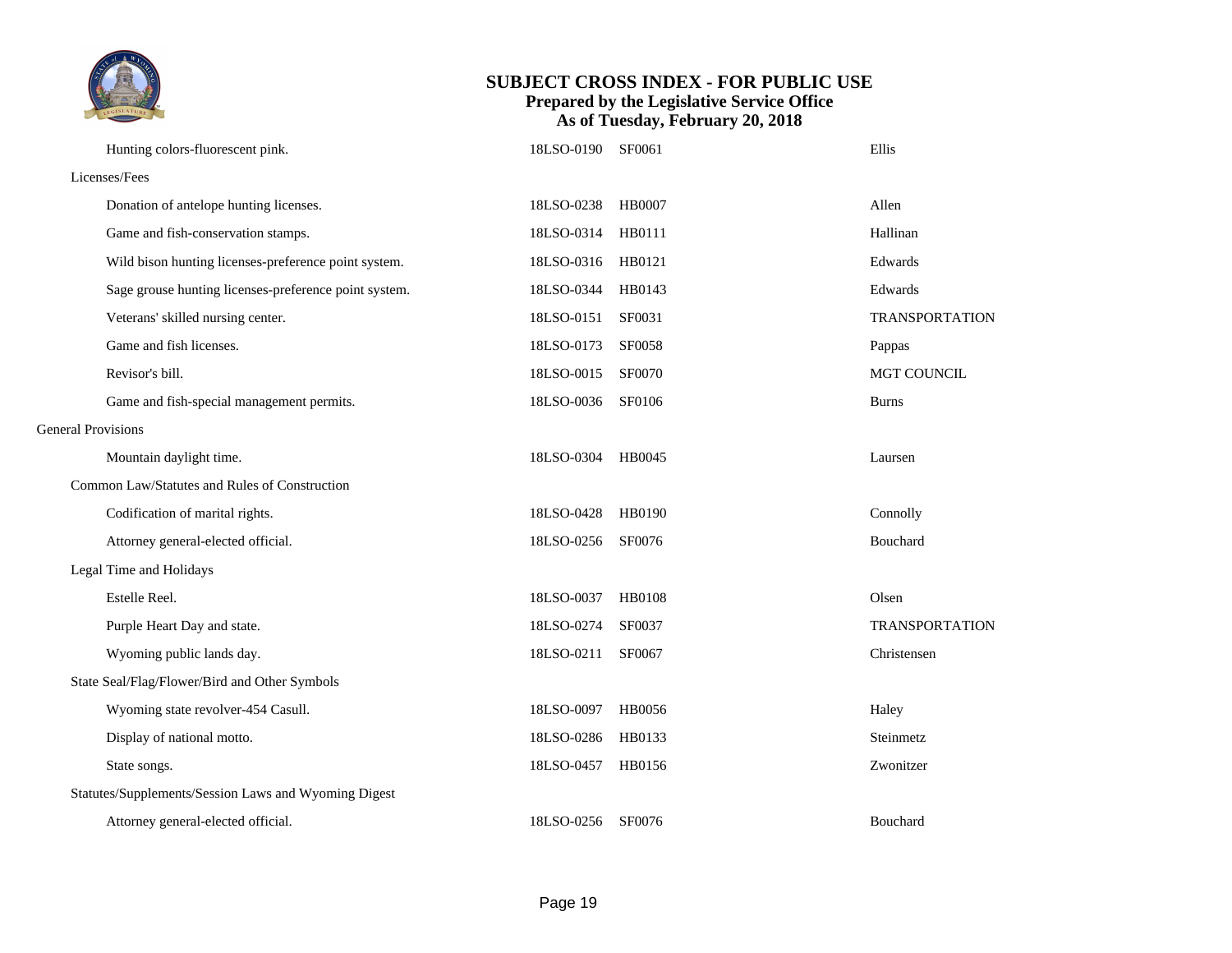

Guardian and Ward

|                       | De Facto Custodian Act.                                 | 18LSO-0104 HB0015 |               | <b>JUDICIARY</b>      |  |  |
|-----------------------|---------------------------------------------------------|-------------------|---------------|-----------------------|--|--|
|                       | Highways                                                |                   |               |                       |  |  |
|                       | Department of Transportation                            |                   |               |                       |  |  |
|                       | Approval of bridge designs, plans and specifications.   | 18LSO-0405        | <b>HB0084</b> | Larsen                |  |  |
|                       | <b>General Provisions</b>                               |                   |               |                       |  |  |
|                       | Approval of bridge designs, plans and specifications.   | 18LSO-0405        | <b>HB0084</b> | Larsen                |  |  |
|                       | Wyoming Women's Suffrage Pathway-highway designation.   | 18LSO-0387        | SF0060        | Nethercott            |  |  |
|                       | <b>Industrial Road Program</b>                          |                   |               |                       |  |  |
|                       | Approval of bridge designs, plans and specifications.   | 18LSO-0405        | <b>HB0084</b> | Larsen                |  |  |
|                       | Institutions of the State                               |                   |               |                       |  |  |
|                       | Veterans' skilled nursing center.                       | 18LSO-0151        | SF0031        | <b>TRANSPORTATION</b> |  |  |
|                       | <b>General Provisions</b>                               |                   |               |                       |  |  |
|                       | Veterans' skilled nursing center.                       | 18LSO-0151        | SF0031        | <b>TRANSPORTATION</b> |  |  |
|                       | Retirement center and pioneer home.                     | 18LSO-0129        | SF0112        | <b>APPROPRIATIONS</b> |  |  |
|                       | Wyoming Pioneer Home and Wyoming Retirement Center      |                   |               |                       |  |  |
|                       | Retirement center and pioneer home.                     | 18LSO-0129        | SF0112        | <b>APPROPRIATIONS</b> |  |  |
| <b>Insurance Code</b> |                                                         |                   |               |                       |  |  |
|                       | Insurance-corporate governance annual disclosure.       | 18LSO-0038        | <b>SF0007</b> | <b>CORPORATIONS</b>   |  |  |
|                       | Insurance-audited annual financial reports.             | 18LSO-0041        | <b>SF0008</b> | <b>CORPORATIONS</b>   |  |  |
|                       | Insurance code revisions.                               | 18LSO-0043        | <b>SF0009</b> | <b>CORPORATIONS</b>   |  |  |
|                       | Authorization of Insurers and General Requirements      |                   |               |                       |  |  |
|                       | Insurance-audited annual financial reports.             | 18LSO-0041        | <b>SF0008</b> | <b>CORPORATIONS</b>   |  |  |
|                       | Casualty Insurance/Surety Insurance and Title Insurance |                   |               |                       |  |  |
|                       | Title insurers and agents.                              | 18LSO-0078        | HB0079        | Court                 |  |  |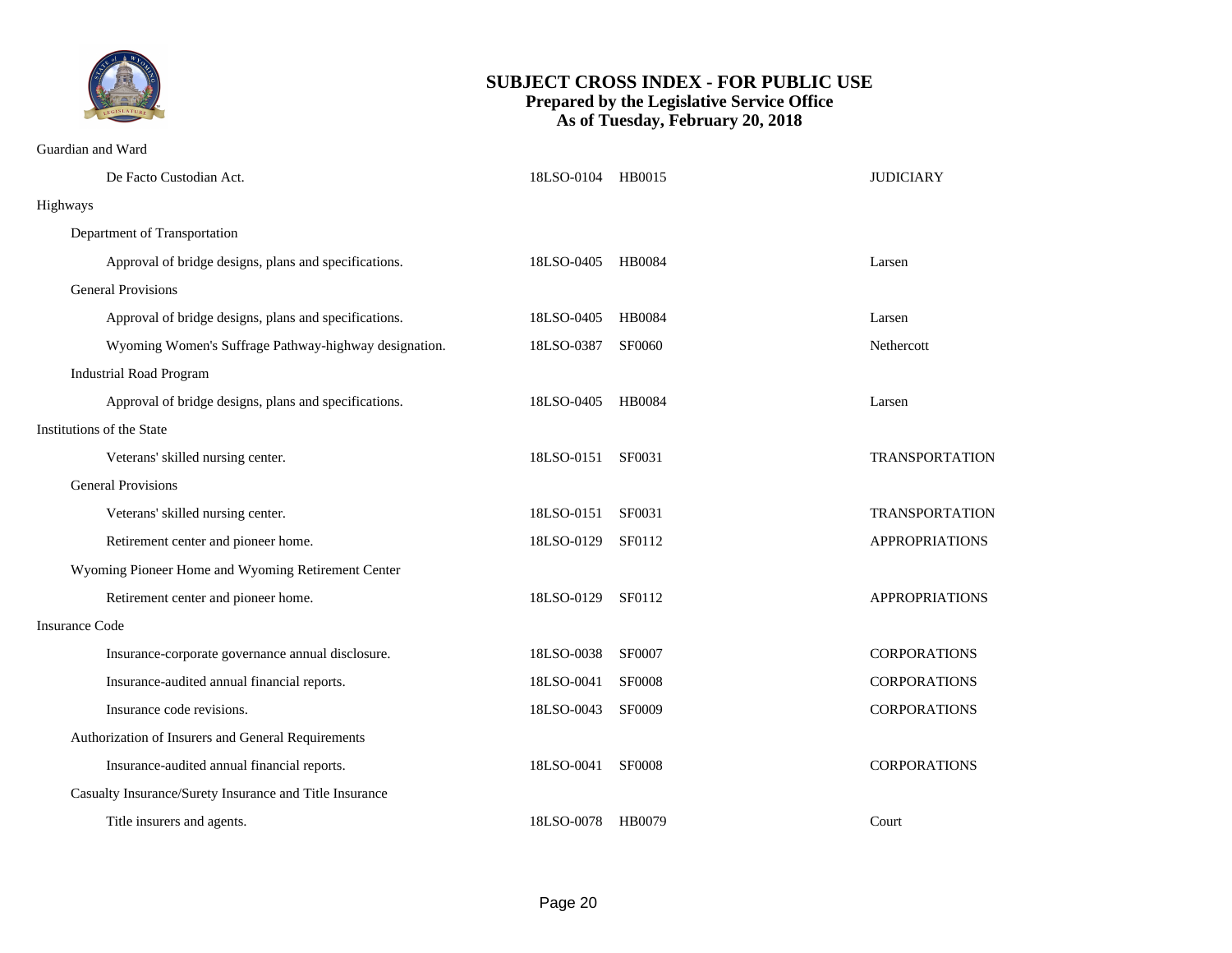

#### Health Maintenance Organizations

| Pharmacy benefit managers-prohibited practices.          | 18LSO-0329        | HB0107        | Kirkbride             |
|----------------------------------------------------------|-------------------|---------------|-----------------------|
| Insurance-audited annual financial reports.              | 18LSO-0041        | <b>SF0008</b> | <b>CORPORATIONS</b>   |
| Health care reform.                                      | 18LSO-0075        | <b>SF0088</b> | Rothfuss              |
| Pharmacy Benefit Managers                                |                   |               |                       |
| Pharmacy benefit managers-prohibited practices.          | 18LSO-0329        | HB0107        | Kirkbride             |
| Wyoming Health Insurance Pool Act                        |                   |               |                       |
| Health care reform.                                      | 18LSO-0075        | <b>SF0088</b> | Rothfuss              |
| Labor and Employment                                     |                   |               |                       |
| Employment of Women and Children                         |                   |               |                       |
| Child labor penalties.                                   | 18LSO-0436 HB0159 |               | Gierau                |
| <b>Fair Employment Practices</b>                         |                   |               |                       |
| Tobacco use nondiscrimination-repeal.                    | 18LSO-0315        | <b>SF0094</b> | Anselmi-Dalton        |
| <b>General Provisions</b>                                |                   |               |                       |
| Nonresident employer bonding.                            | 18LSO-0022        | HB0018        | <b>LABOR</b>          |
| <b>Unemployment Compensation</b>                         |                   |               |                       |
| Unemployment compensation exemption-seasonal employment. | 18LSO-0254        | HB0049        | <b>LABOR</b>          |
| Unemployment compensation-seasonal employment.           | 18LSO-0432        | <b>HB0068</b> | <b>Barlow</b>         |
| Real estate exemption restoration.                       | 18LSO-0021        | <b>SF0006</b> | <b>LABOR</b>          |
| Military spouse unemployment sunset repeal.              | 18LSO-0154        | SF0034        | <b>TRANSPORTATION</b> |
| Interfund loan accounts and interest rates.              | 18LSO-0223        | SF0063        | <b>MGT AUDIT</b>      |
| Wages                                                    |                   |               |                       |
| Equal pay-penalties.                                     | 18LSO-0426        | HB0146        | Connolly              |
| Worker's Compensation                                    |                   |               |                       |
| Obsolete reporting-department of workforce services.     | 18LSO-0187        | <b>HB0009</b> | <b>LABOR</b>          |
| Worker's compensation-extraterritorial reciprocity.      | 18LSO-0255        | <b>HB0010</b> | <b>LABOR</b>          |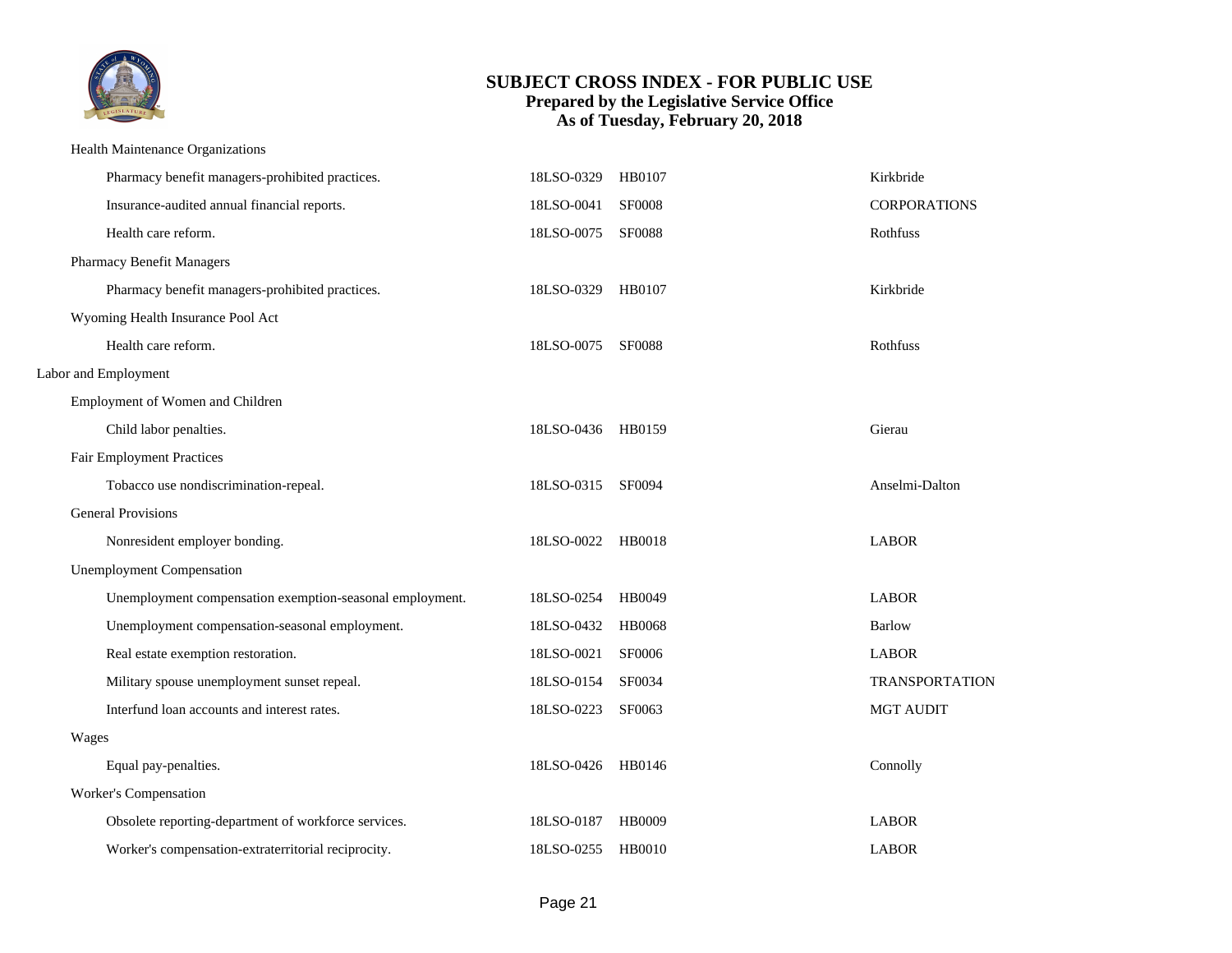

|                       | School finance amendments.                              | 18LSO-0220        | <b>HB0030</b> | <b>EDUCATION</b>      |
|-----------------------|---------------------------------------------------------|-------------------|---------------|-----------------------|
|                       | Special educators-workers compensation.                 | 18LSO-0473        | HB0122        | SCHOOL RECALIBRATION  |
|                       | School finance amendments-4.                            | 18LSO-0476        | HB0140        | Northrup              |
|                       | Workers compensation-limiting state funded appeals.     | 18LSO-0241        | HB0169        | Loucks                |
|                       | Real estate exemption restoration.                      | 18LSO-0021        | <b>SF0006</b> | <b>LABOR</b>          |
|                       | Worker's compensation-rate discount.                    | 18LSO-0351        | SF0052        | Bebout                |
| Legislature           |                                                         |                   |               |                       |
|                       | Coal export terminal litigation.                        | 18LSO-0442        | HB0123        | Gray                  |
|                       | <b>General Provisions</b>                               |                   |               |                       |
|                       | Amendments to agency plans and new program review.      | 18LSO-0114        | SF0039        | <b>MGT AUDIT</b>      |
|                       | Amendments to agency plans and new program review-2.    | 18LSO-0464        | SF0068        | <b>MGT AUDIT</b>      |
|                       | Attorney general-elected official.                      | 18LSO-0256        | SF0076        | Bouchard              |
|                       | Legislative Service Office                              |                   |               |                       |
|                       | Management council membership.                          | 18LSO-0502        | HB0187        | Steinmetz             |
|                       | Legislator communications on recordings and broadcasts. | 18LSO-0320 HB0192 |               | <b>MGT COUNCIL</b>    |
|                       | Senate Confirmation of Gubernatorial Appointments       |                   |               |                       |
|                       | Attorney general-elected official.                      | 18LSO-0256        | SF0076        | Bouchard              |
| Mines and Minerals    |                                                         |                   |               |                       |
|                       | Coal export terminal litigation.                        | 18LSO-0442 HB0123 |               | Gray                  |
|                       | State Miner's Hospital Board                            |                   |               |                       |
|                       | Miner's hospital board account.                         | 18LSO-0369        | SF0082        | <b>APPROPRIATIONS</b> |
| <b>Motor Vehicles</b> |                                                         |                   |               |                       |
|                       | <b>Commercial Vehicles</b>                              |                   |               |                       |
|                       | Glider kit vehicles-title and registration.             | 18LSO-0461        | HB0129        | Kirkbride             |
|                       | Overweight vehicles-agriculture exemption.              | 18LSO-0505        | HB0164        | Greear                |
|                       | Electronic logging devices-enforcement.                 | 18LSO-0468        | <b>SF0092</b> | Agar                  |
|                       |                                                         |                   |               |                       |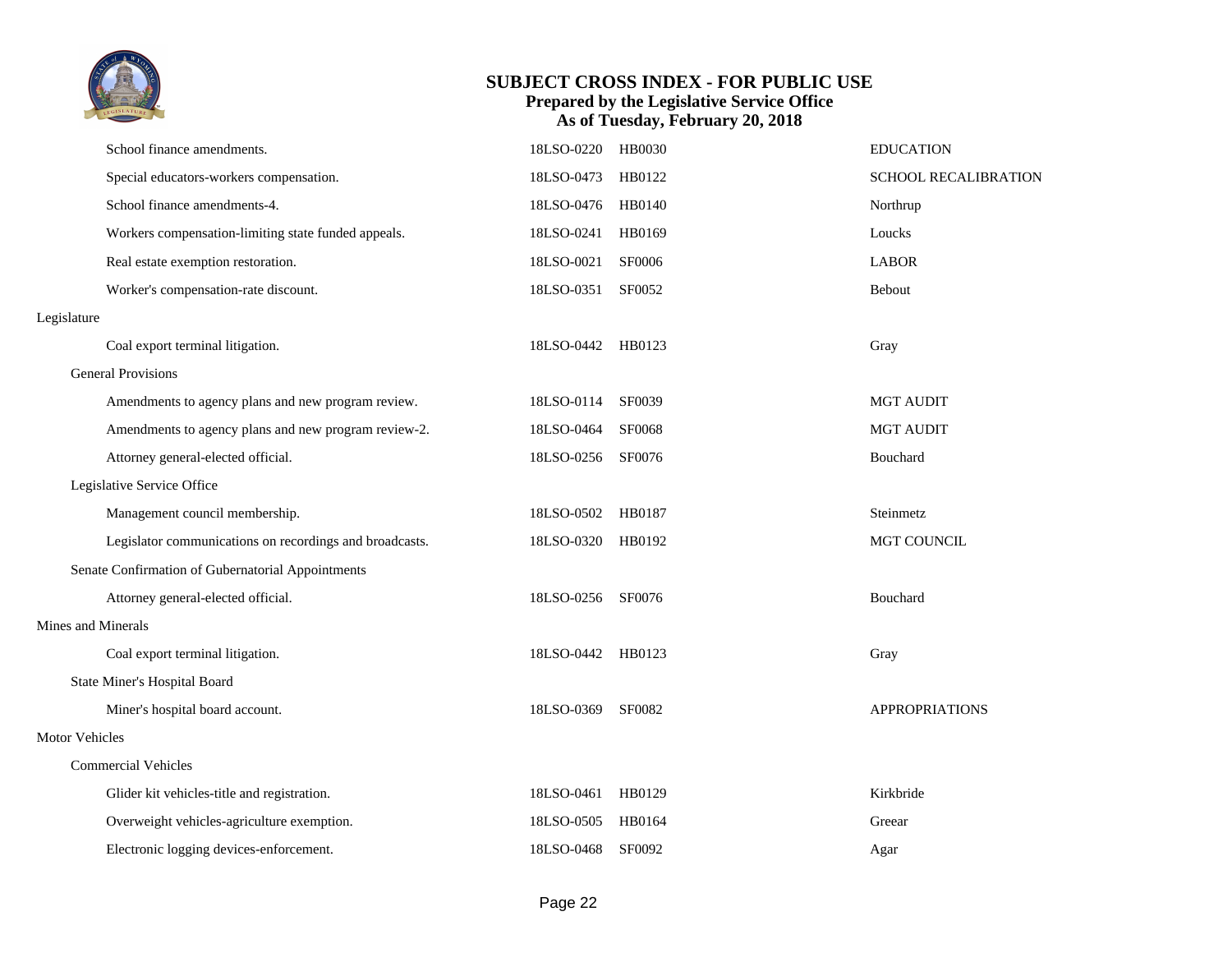

Driver's Licenses

| DUI recidivism reduction-driving privilege sanctions.     | 18LSO-0076 SF0086 |               | Kinskey               |
|-----------------------------------------------------------|-------------------|---------------|-----------------------|
| <b>General Provisions</b>                                 |                   |               |                       |
| Glider kit vehicles-title and registration.               | 18LSO-0461 HB0129 |               | Kirkbride             |
| <b>Motor Club Services</b>                                |                   |               |                       |
| Motor club services updates.                              | 18LSO-0159 HB0035 |               | TRANSPORTATION        |
| Regulation of Traffic on Highways                         |                   |               |                       |
| Speeding fines amendments.                                | 18LSO-0034 HB0012 |               | <b>JUDICIARY</b>      |
| Move over requirement.                                    | 18LSO-0273        | HB0036        | <b>TRANSPORTATION</b> |
| Safety belt usage.                                        | 18LSO-0421        | HB0073        | Eyre                  |
| Speeding fines amendments-2.                              | 18LSO-0225        | HB0093        | Winters               |
| Texting while driving-penalties.                          | 18LSO-0511        | HB0179        | Hunt                  |
| Passing stopped school bus.                               | 18LSO-0342        | <b>SF0059</b> | Wasserburger          |
| DUI recidivism reduction-driving privilege sanctions.     | 18LSO-0076        | SF0086        | Kinskey               |
| Title and Registration                                    |                   |               |                       |
| Duplicate titles-motor vehicles.                          | 18LSO-0134        | HB0034        | <b>TRANSPORTATION</b> |
| Yellowstone license plates.                               | 18LSO-0278        | HB0037        | <b>TRANSPORTATION</b> |
| Wildlife conservation license plates.                     | 18LSO-0137        | HB0039        | <b>Blake</b>          |
| Glider kit vehicles-title and registration.               | 18LSO-0461        | HB0129        | Kirkbride             |
| Revisor's bill.                                           | 18LSO-0015        | <b>SF0070</b> | MGT COUNCIL           |
| Noncodified Statutes Water                                |                   |               |                       |
| Authorization for Water Development Construction Projects |                   |               |                       |
| Omnibus water bill-construction.                          | 18LSO-0366        | HB0078        | <b>WATER</b>          |
| Small water projects.                                     | 18LSO-0233        | SF0053        | <b>WATER</b>          |
| Miscellaneous Water Projects                              |                   |               |                       |
| Purchase of water rights and facilities.                  | 18LSO-0367 HB0066 |               | <b>WATER</b>          |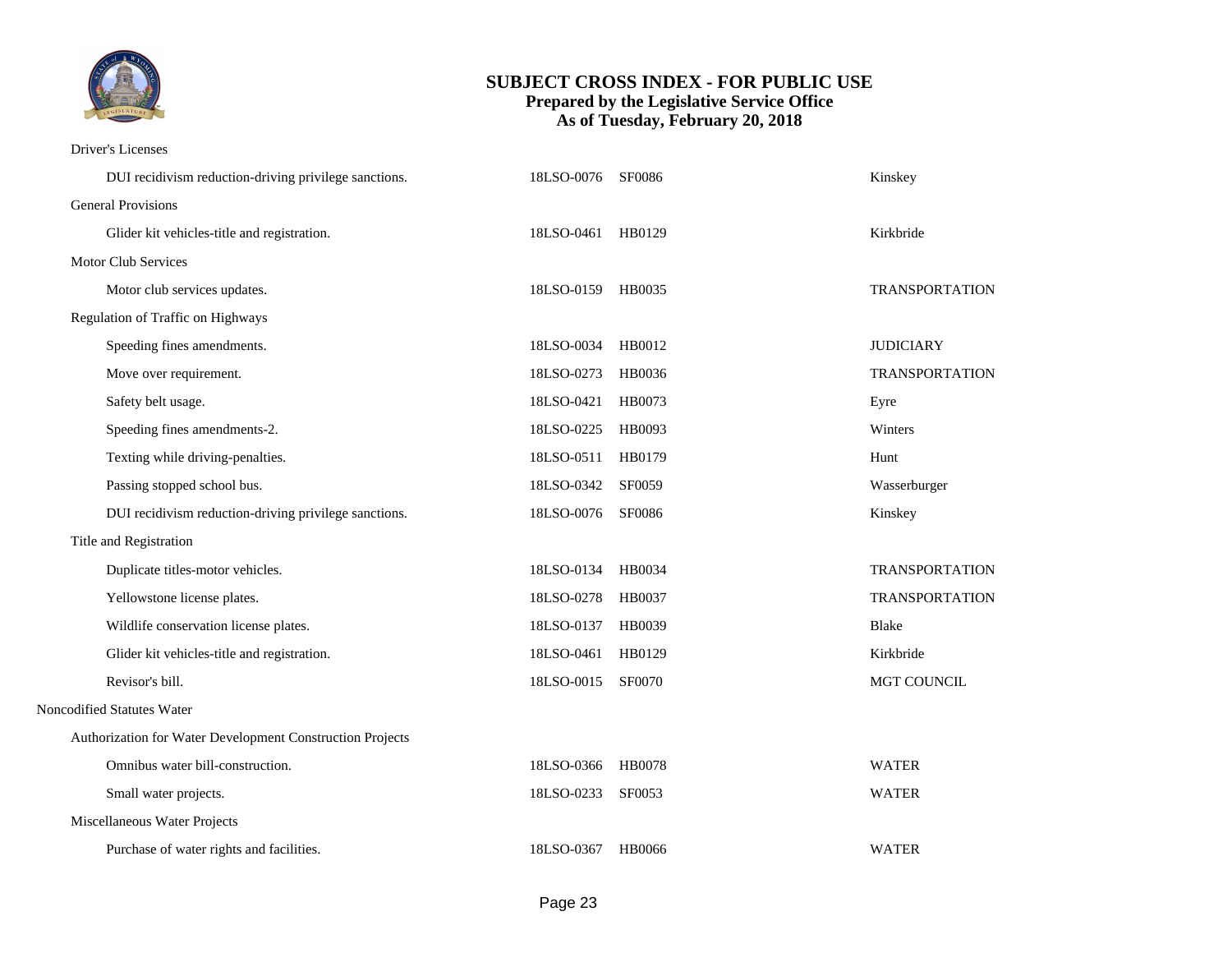

#### Professions and Occupations

|               | Healthcare provider-sexual assault protections.             | 18LSO-0071 | HB0096 | <b>Bovee</b>   |  |
|---------------|-------------------------------------------------------------|------------|--------|----------------|--|
|               | Naturopathy licensing board.                                | 18LSO-0409 | HB0151 | Hunt           |  |
|               | Attorneys at Law                                            |            |        |                |  |
|               | Professional licensing-applicant criminal records.          | 18LSO-0023 | SF0042 | <b>LABOR</b>   |  |
|               | Board of law examiners appointment-supreme court rules.     | 18LSO-0205 | SF0057 | Perkins        |  |
|               | <b>Collection Agencies</b>                                  |            |        |                |  |
|               | Nationwide multistate licensing system-collection agencies. | 18LSO-0098 | SF0026 | <b>REVENUE</b> |  |
|               | Dentists and Dental Hygienists                              |            |        |                |  |
|               | Professional licensing-applicant criminal records.          | 18LSO-0023 | SF0042 | <b>LABOR</b>   |  |
|               | Embalmers/Funeral Directors/Undertakers and Crematories     |            |        |                |  |
|               | Professional licensing-applicant criminal records.          | 18LSO-0023 | SF0042 | <b>LABOR</b>   |  |
|               | Hearing Aid Specialist Licensure                            |            |        |                |  |
|               | Professional licensing-applicant criminal records.          | 18LSO-0023 | SF0042 | <b>LABOR</b>   |  |
|               | Licensing Generally                                         |            |        |                |  |
|               | Professional licensing-time limit regarding convictions.    | 18LSO-0026 | HB0011 | <b>LABOR</b>   |  |
| <b>Nurses</b> |                                                             |            |        |                |  |
|               | Healthcare provider-sexual assault protections.             | 18LSO-0071 | HB0096 | <b>Bovee</b>   |  |
|               | Health care providers-sexual assault protections-2.         | 18LSO-0493 | HB0157 | <b>Bovee</b>   |  |
|               | Nursing Home Administrators                                 |            |        |                |  |
|               | Professional licensing-applicant criminal records.          | 18LSO-0023 | SF0042 | <b>LABOR</b>   |  |
| Optometrists  |                                                             |            |        |                |  |
|               | Professional licensing-applicant criminal records.          | 18LSO-0023 | SF0042 | <b>LABOR</b>   |  |
|               | Pharmacy                                                    |            |        |                |  |
|               | Pharmaceutical manufacturers-promotion of off label use.    | 18LSO-0300 | HB0145 | Clem           |  |
|               | Professional licensing-applicant criminal records.          | 18LSO-0023 | SF0042 | <b>LABOR</b>   |  |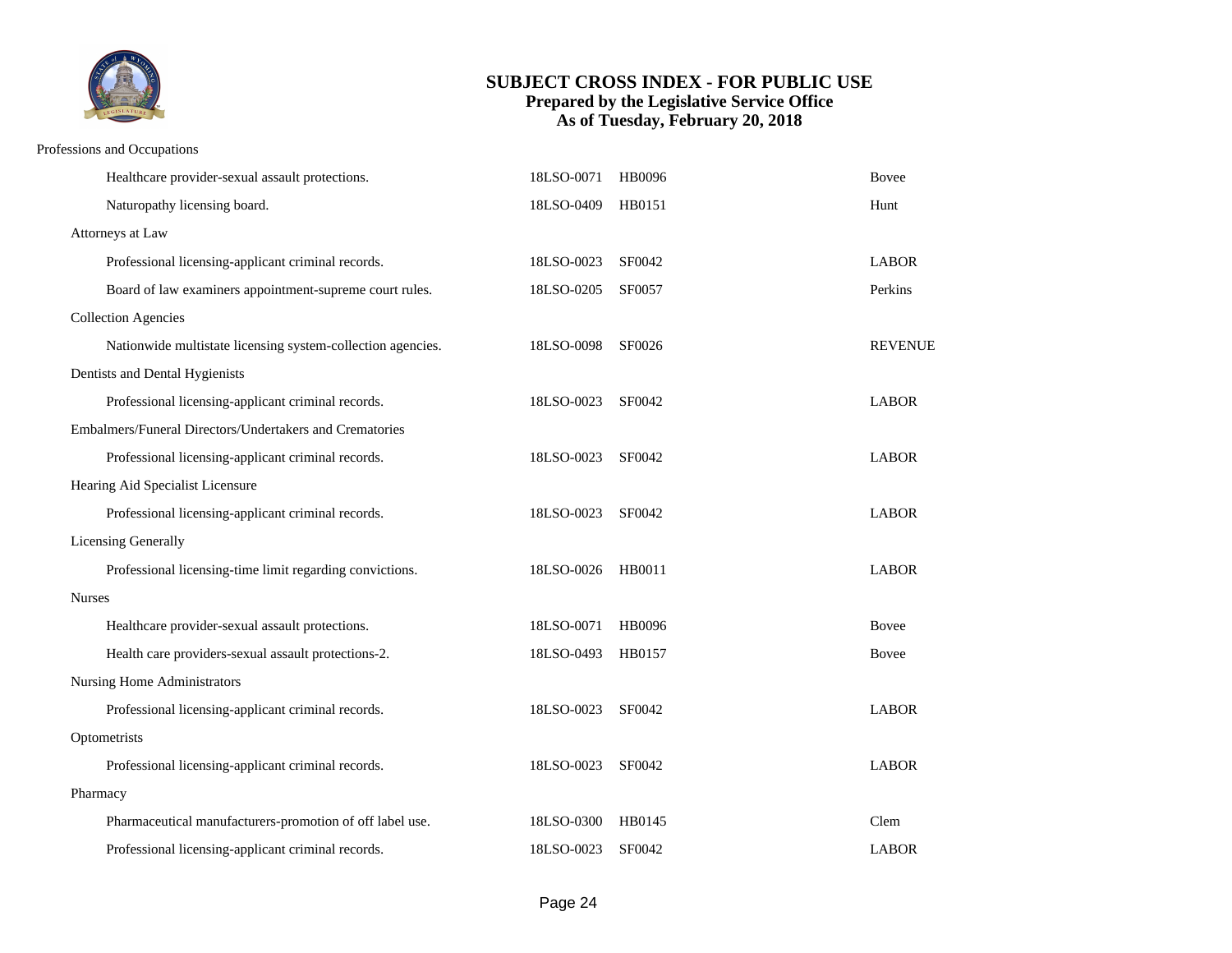|                                                                                                                     |                   | <b>SUBJECT CROSS INDEX - FOR PUBLIC USE</b><br><b>Prepared by the Legislative Service Office</b><br>As of Tuesday, February 20, 2018 |                    |
|---------------------------------------------------------------------------------------------------------------------|-------------------|--------------------------------------------------------------------------------------------------------------------------------------|--------------------|
| Biological products-pharmacies.                                                                                     | 18LSO-0448        | SF0075                                                                                                                               | Baldwin            |
| Health care reform.                                                                                                 | 18LSO-0075        | <b>SF0088</b>                                                                                                                        | Rothfuss           |
| Physicians and Surgeons                                                                                             |                   |                                                                                                                                      |                    |
| Healthcare provider-sexual assault protections.                                                                     | 18LSO-0071        | HB0096                                                                                                                               | <b>Bovee</b>       |
| Physician noncompete clause.                                                                                        | 18LSO-0504        | HB0163                                                                                                                               | Nicholas           |
| Professional licensing-applicant criminal records.                                                                  | 18LSO-0023        | SF0042                                                                                                                               | <b>LABOR</b>       |
| Professional Counselors/Marriage and Family Therapists/Social Workers and<br><b>Chemical Dependency Specialists</b> |                   |                                                                                                                                      |                    |
| Professional licensing-applicant criminal records.                                                                  | 18LSO-0023        | SF0042                                                                                                                               | <b>LABOR</b>       |
| Psychologists                                                                                                       |                   |                                                                                                                                      |                    |
| Revisor's bill.                                                                                                     | 18LSO-0015 SF0070 |                                                                                                                                      | <b>MGT COUNCIL</b> |
| Radiologic Technologist Licensing                                                                                   |                   |                                                                                                                                      |                    |
| Professional licensing-applicant criminal records.                                                                  | 18LSO-0023        | SF0042                                                                                                                               | <b>LABOR</b>       |
| <b>Real Estate Appraisers</b>                                                                                       |                   |                                                                                                                                      |                    |
| Real estate appraisers-permit requirements.                                                                         | 18LSO-0348        | HB0046                                                                                                                               | Madden             |
| Surveyors and Engineers                                                                                             |                   |                                                                                                                                      |                    |
| County clerk map recording fees-conforming amendment.                                                               | 18LSO-0017        | HB0003                                                                                                                               | Paxton             |
| Professional licensing-applicant criminal records.                                                                  | 18LSO-0023        | SF0042                                                                                                                               | <b>LABOR</b>       |
| Uniform Athlete Agents Act                                                                                          |                   |                                                                                                                                      |                    |
| Professional licensing-applicant criminal records.                                                                  | 18LSO-0023        | SF0042                                                                                                                               | <b>LABOR</b>       |
| Veterinarians                                                                                                       |                   |                                                                                                                                      |                    |
| Professional licensing-applicant criminal records.                                                                  | 18LSO-0023 SF0042 |                                                                                                                                      | <b>LABOR</b>       |
| Professions and Occuptations                                                                                        |                   |                                                                                                                                      |                    |
| Mixed Martial Arts Regulation                                                                                       |                   |                                                                                                                                      |                    |
| Repeal mixed martial arts regulation.                                                                               | 18LSO-0352 HB0142 |                                                                                                                                      | Loucks             |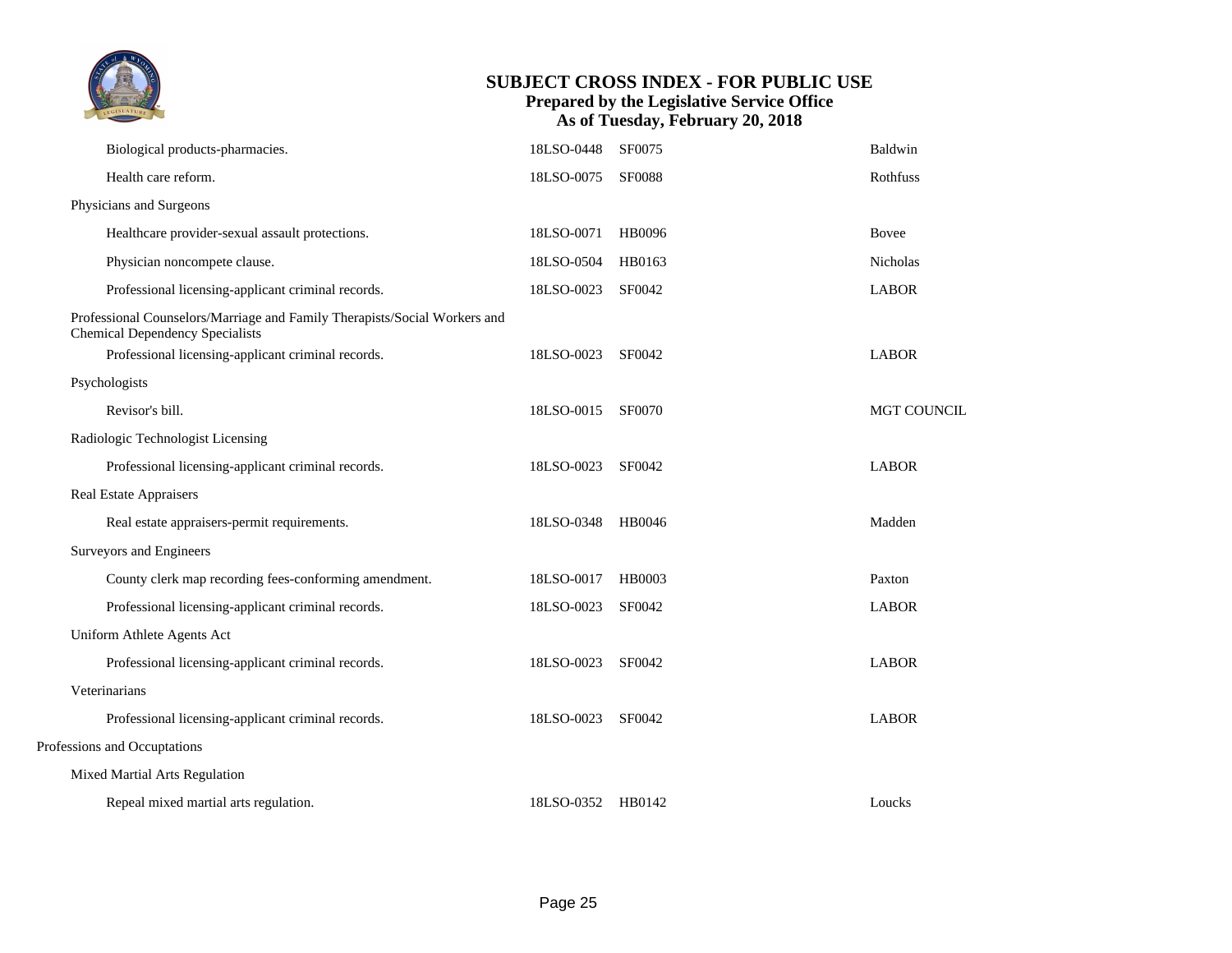

Property/Conveyances and Security Transactions

| Deeds/Mortgages and Leases Generally                        |            |               |                  |
|-------------------------------------------------------------|------------|---------------|------------------|
| Codification of marital rights.                             | 18LSO-0428 | HB0190        | Connolly         |
| <b>General Provisions</b>                                   |            |               |                  |
| Codification of marital rights.                             | 18LSO-0428 | HB0190        | Connolly         |
| Platting and Dedication                                     |            |               |                  |
| Municipal extraterritorial jurisdiction-repeal.             | 18LSO-0229 | HB0013        | CORPORATIONS     |
| Municipal jurisdiction.                                     | 18LSO-0054 | HB0014        | CORPORATIONS     |
| Public Health and Safety                                    |            |               |                  |
| Healthcare provider-sexual assault protections.             | 18LSO-0071 | HB0096        | <b>Bovee</b>     |
| Genetic information privacy.                                | 18LSO-0040 | HB0119        | Olsen            |
| Online obscenity prevention.                                | 18LSO-0060 | HB0127        | Lone             |
| Cease and transfer priority list.                           | 18LSO-0101 | SF0017        | <b>MINERALS</b>  |
| Volunteer health care.                                      | 18LSO-0035 | SF0066        | <b>JUDICIARY</b> |
| Medicare discrimination.                                    | 18LSO-0482 | SF0095        | Scott            |
| Administration                                              |            |               |                  |
| Codification of marital rights.                             | 18LSO-0428 | HB0190        | Connolly         |
| Required reports in adoptions.                              | 18LSO-0030 | SF0021        | <b>JUDICIARY</b> |
| Organ donation-training and timely postmortem examinations. | 18LSO-0020 | SF0043        | <b>LABOR</b>     |
| Certificate of nonviable birth.                             | 18LSO-0350 | <b>SF0085</b> | Boner            |
| Early childhood education.                                  | 18LSO-0335 | SF0096        | Rothfuss         |
| <b>Adult Protective Services</b>                            |            |               |                  |
| Vulnerable adults.                                          | 18LSO-0463 | <b>SF0080</b> | Nethercott       |
| <b>Anatomical Gifts</b>                                     |            |               |                  |
| Organ donation-training and timely postmortem examinations. | 18LSO-0020 | SF0043        | <b>LABOR</b>     |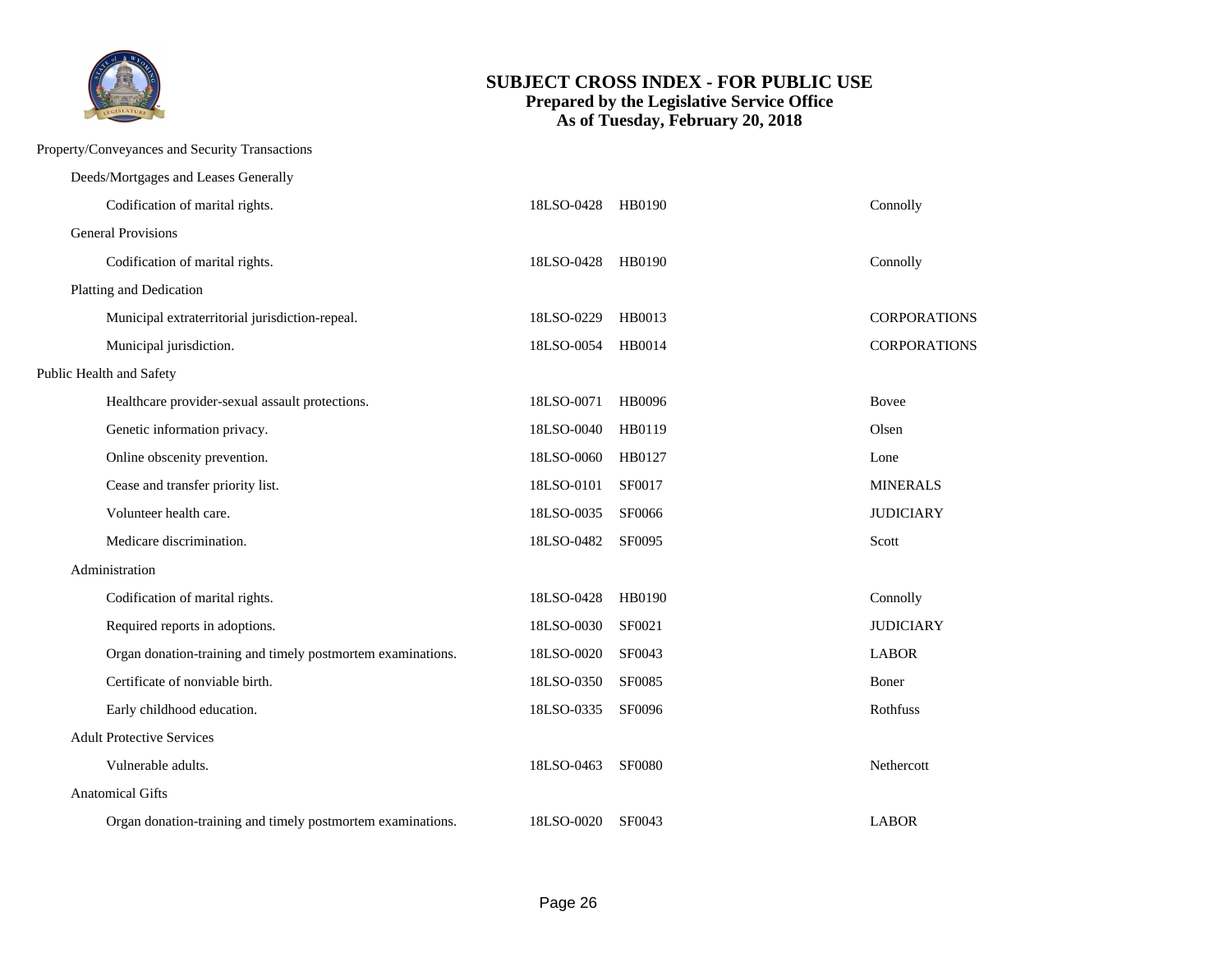

#### Child Health Insurance Program

|                 | CHIP-state administration.                                 | 18LSO-0373 | HB0081        | Larsen             |  |  |  |
|-----------------|------------------------------------------------------------|------------|---------------|--------------------|--|--|--|
|                 | <b>Domestic Violence Protection</b>                        |            |               |                    |  |  |  |
|                 | Domestic abuse-adverse landlord actions and phone numbers. | 18LSO-0005 | HB0117        | Biteman            |  |  |  |
|                 | Orders of protection-revisions.                            | 18LSO-0032 | SF0022        | <b>JUDICIARY</b>   |  |  |  |
|                 | <b>Environmental Quality</b>                               |            |               |                    |  |  |  |
|                 | Limited and small mines-amendments-2.                      | 18LSO-0234 | HB0025        | <b>MINERALS</b>    |  |  |  |
|                 | Financial assurance-class I and V UIC wells.               | 18LSO-0103 | SF0016        | <b>MINERALS</b>    |  |  |  |
|                 | Cease and transfer priority list.                          | 18LSO-0101 | SF0017        | <b>MINERALS</b>    |  |  |  |
|                 | Orphan site remediation funding.                           | 18LSO-0102 | <b>SF0018</b> | <b>MINERALS</b>    |  |  |  |
|                 | Real property as a collateral bond.                        | 18LSO-0239 | SF0056        | Von Flatern        |  |  |  |
|                 | Attorney general-elected official.                         | 18LSO-0256 | SF0076        | Bouchard           |  |  |  |
| Fire Protection |                                                            |            |               |                    |  |  |  |
|                 | State emergency response commission membership.            | 18LSO-0459 | HB0100        | Salazar            |  |  |  |
|                 | Burn orders-violations and permitted fires.                | 18LSO-0458 | HB0147        | Lindholm           |  |  |  |
|                 | Food and Drugs                                             |            |               |                    |  |  |  |
|                 | Possession of marihuana products.                          | 18LSO-0031 | HB0016        | <b>JUDICIARY</b>   |  |  |  |
|                 | Hemp extract revisions.                                    | 18LSO-0281 | HB0041        | Miller             |  |  |  |
|                 | Roadside waiver of property rights prohibited.             | 18LSO-0364 | HB0061        | Pelkey             |  |  |  |
|                 | Hemp extracts-amendments.                                  | 18LSO-0357 | HB0062        | <b>Blake</b>       |  |  |  |
|                 | Use of hemp extracts.                                      | 18LSO-0358 | <b>HB0064</b> | <b>Blake</b>       |  |  |  |
|                 | Country of origin recognition-USA beef.                    | 18LSO-0443 | HB0090        | Hunt               |  |  |  |
|                 | Pharmaceutical manufacturers-promotion of off label use.   | 18LSO-0300 | HB0145        | Clem               |  |  |  |
|                 | Possession of nonplant form marihuana.                     | 18LSO-0033 | SF0023        | <b>JUDICIARY</b>   |  |  |  |
|                 | Professional licensing-applicant criminal records.         | 18LSO-0023 | SF0042        | <b>LABOR</b>       |  |  |  |
|                 | Revisor's bill.                                            | 18LSO-0015 | <b>SF0070</b> | <b>MGT COUNCIL</b> |  |  |  |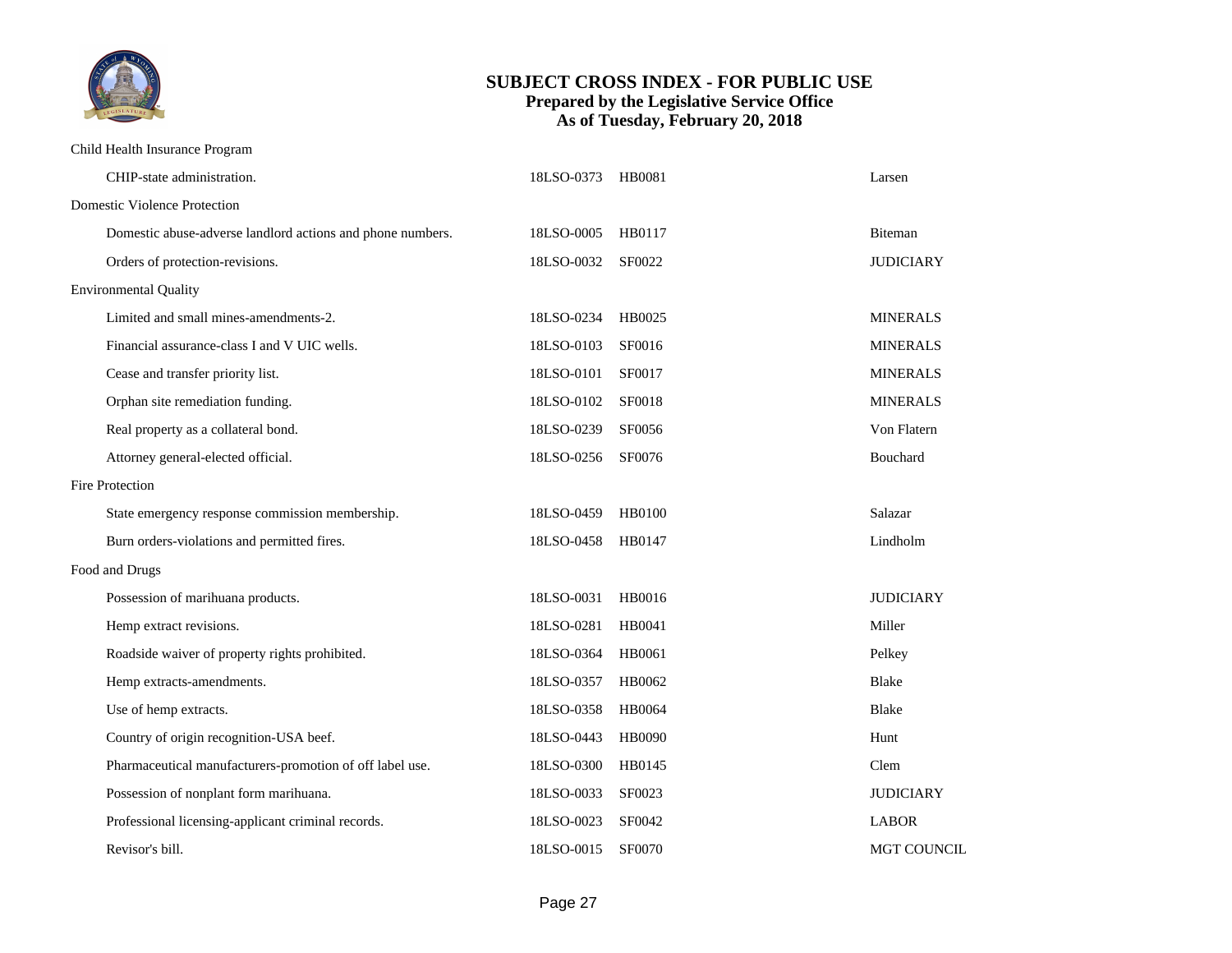

|                         | Attorney general-elected official.                      | 18LSO-0256        | SF0076        | Bouchard            |
|-------------------------|---------------------------------------------------------|-------------------|---------------|---------------------|
|                         | Controlled substance prescription tracking.             | 18LSO-0171        | SF0083        | Baldwin             |
|                         | Health care reform.                                     | 18LSO-0075        | <b>SF0088</b> | Rothfuss            |
|                         | Drug Donation Program Act-expansion.                    | 18LSO-0370 SF0105 |               | Hastert             |
|                         | Hospitals/Health Care Facilities and Health Services    |                   |               |                     |
|                         | Health care transparency act.                           | 18LSO-0070 HB0124 |               | Gray                |
|                         | Limitation on nursing home beds-repeal.                 | 18LSO-0447        | HB0183        | Biteman             |
|                         | Elections-notices and resolutions.                      | 18LSO-0296 SF0046 |               | Case                |
|                         | Health care reform.                                     | 18LSO-0075        | <b>SF0088</b> | Rothfuss            |
|                         | Industrial Development and Siting                       |                   |               |                     |
|                         | Wind energy facilities-industrial siting.               | 18LSO-0295        | SF0051        | Case                |
| <b>Public Lands</b>     |                                                         |                   |               |                     |
|                         | Medicine Lodge state archaeological site.               | 18LSO-0184 SF0005 |               | <b>TRAVEL</b>       |
|                         | <b>Board of Land Commissioners</b>                      |                   |               |                     |
|                         | Fire protection revolving account.                      | 18LSO-0195 SF0044 |               | <b>AGRICULTURE</b>  |
|                         | <b>General Provisions</b>                               |                   |               |                     |
|                         | Impact assessment-state land exchanges.                 | 18LSO-0266 HB0131 |               | Henderson           |
|                         | <b>State Parks and Reserves</b>                         |                   |               |                     |
|                         | State parks designations-updates.                       | 18LSO-0185 HB0021 |               | <b>TRAVEL</b>       |
|                         | Quebec 1 missile alert facility-fees.                   | 18LSO-0186        | HB0022        | <b>TRAVEL</b>       |
|                         | Medicine Lodge state archaeological site.               | 18LSO-0184        | <b>SF0005</b> | <b>TRAVEL</b>       |
| <b>Public Utilities</b> |                                                         |                   |               |                     |
|                         | Crimes/Offenses and Civil Liabilities                   |                   |               |                     |
|                         | Architects and engineers-underground facilities notice. | 18LSO-0305        | HB0047        | Laursen             |
|                         | <b>General Provisions</b>                               |                   |               |                     |
|                         | Public utility regulation-joint powers entities.        | 18LSO-0209        | <b>SF0011</b> | <b>CORPORATIONS</b> |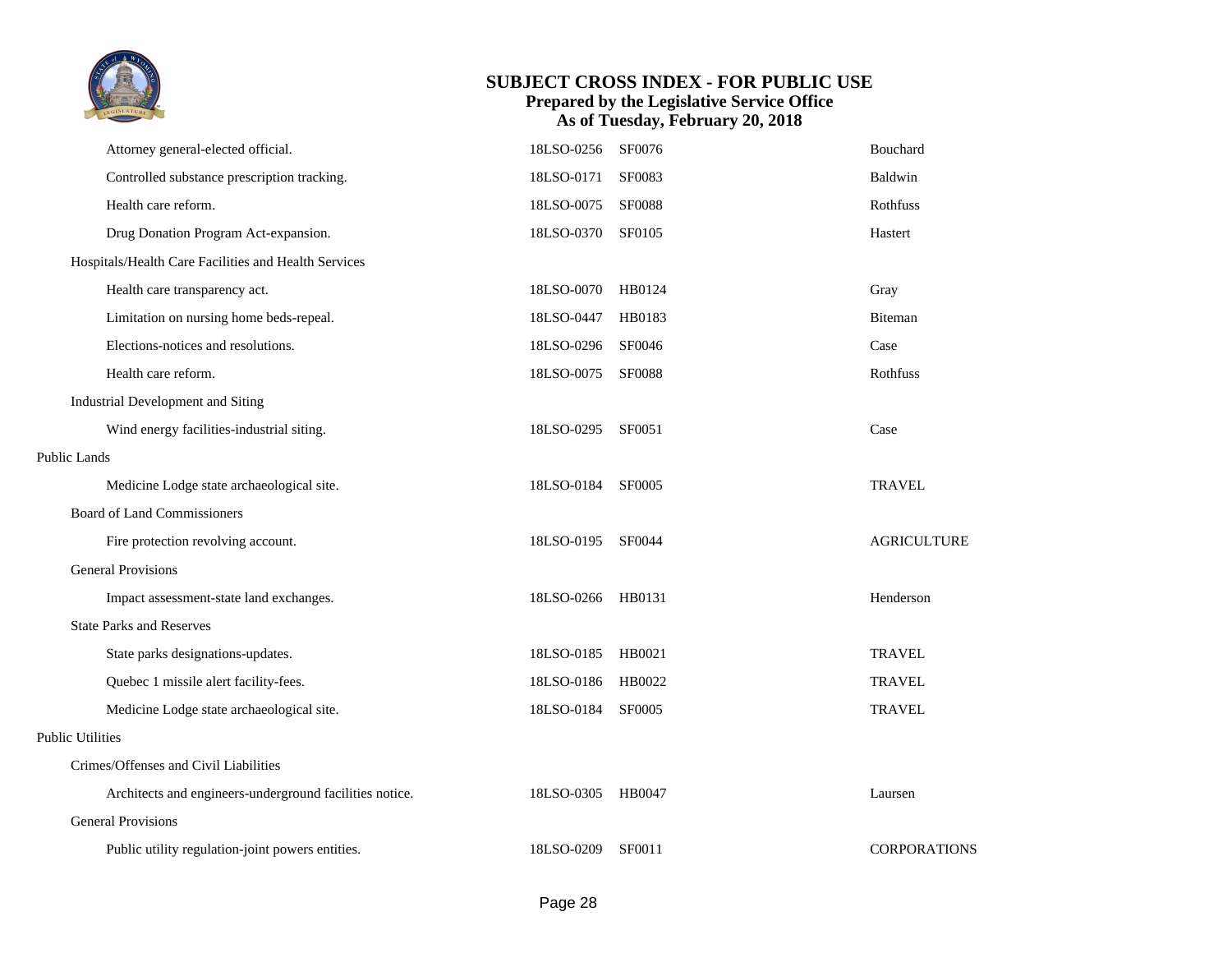

#### Public Service Commission

|                    | Utilities-rate making.                                      | 18LSO-0208        | <b>SF0010</b> | <b>CORPORATIONS</b> |
|--------------------|-------------------------------------------------------------|-------------------|---------------|---------------------|
|                    | Public service commission-member qualifications.            | 18LSO-0073        | SF0012        | CORPORATIONS        |
|                    | Railroads                                                   |                   |               |                     |
|                    | Codification of marital rights.                             | 18LSO-0428 HB0190 |               | Connolly            |
|                    | Telecommunications                                          |                   |               |                     |
|                    | Economic diversification-broadband services.                | 18LSO-0483        | <b>SF0100</b> | MGT COUNCIL         |
| <b>Resolutions</b> |                                                             |                   |               |                     |
|                    | Pornography as a public health crisis.                      | 18LSO-0059        | HJ0001        | Lone                |
|                    | Federal single subject constitutional amendment.            | 18LSO-0303        | HJ0003        | Laursen             |
|                    | Yellowstone wildlife conservation fee.                      | 18LSO-0160        | HJ0005        | Sommers             |
|                    | Term limits.                                                | 18LSO-0381        | HJ0006        | Gray                |
|                    | Taxpayer's bill of rights.                                  | 18LSO-0079        | HJ0007        | Gray                |
|                    | 150th Anniversary of the 1868 Treaty of Fort Bridger.       | 18LSO-0406        | <b>HJ0008</b> | Allen               |
|                    | Convention for proposing constitutional amendments.         | 18LSO-0456        | HJ0010        | Laursen             |
|                    | Public school financing.                                    | 18LSO-0400        | SJ0004        | Ellis               |
|                    | Promoting individual choice in health care.                 | 18LSO-0202        | SJ0005        | Peterson            |
|                    | <b>Taxation and Revenue</b>                                 |                   |               |                     |
|                    | Real estate transfer tax.                                   | 18LSO-0056        | <b>HB0098</b> | Schwartz            |
|                    | Tax reform 2020 committee.                                  | 18LSO-0328        | HB0176        | Kirkbride           |
|                    | Nationwide multistate licensing system-collection agencies. | 18LSO-0098        | SF0026        | <b>REVENUE</b>      |
|                    | Tax reform 2020.                                            | 18LSO-0393        | SF0109        | Rothfuss            |
|                    | Ad Valorem Taxation                                         |                   |               |                     |
|                    | Ad valorem tax collections.                                 | 18LSO-0437        | HB0072        | <b>Barlow</b>       |
|                    | Administration                                              |                   |               |                     |
|                    | Wind energy equipment storage.                              | 18LSO-0123 HB0152 |               | Harshman            |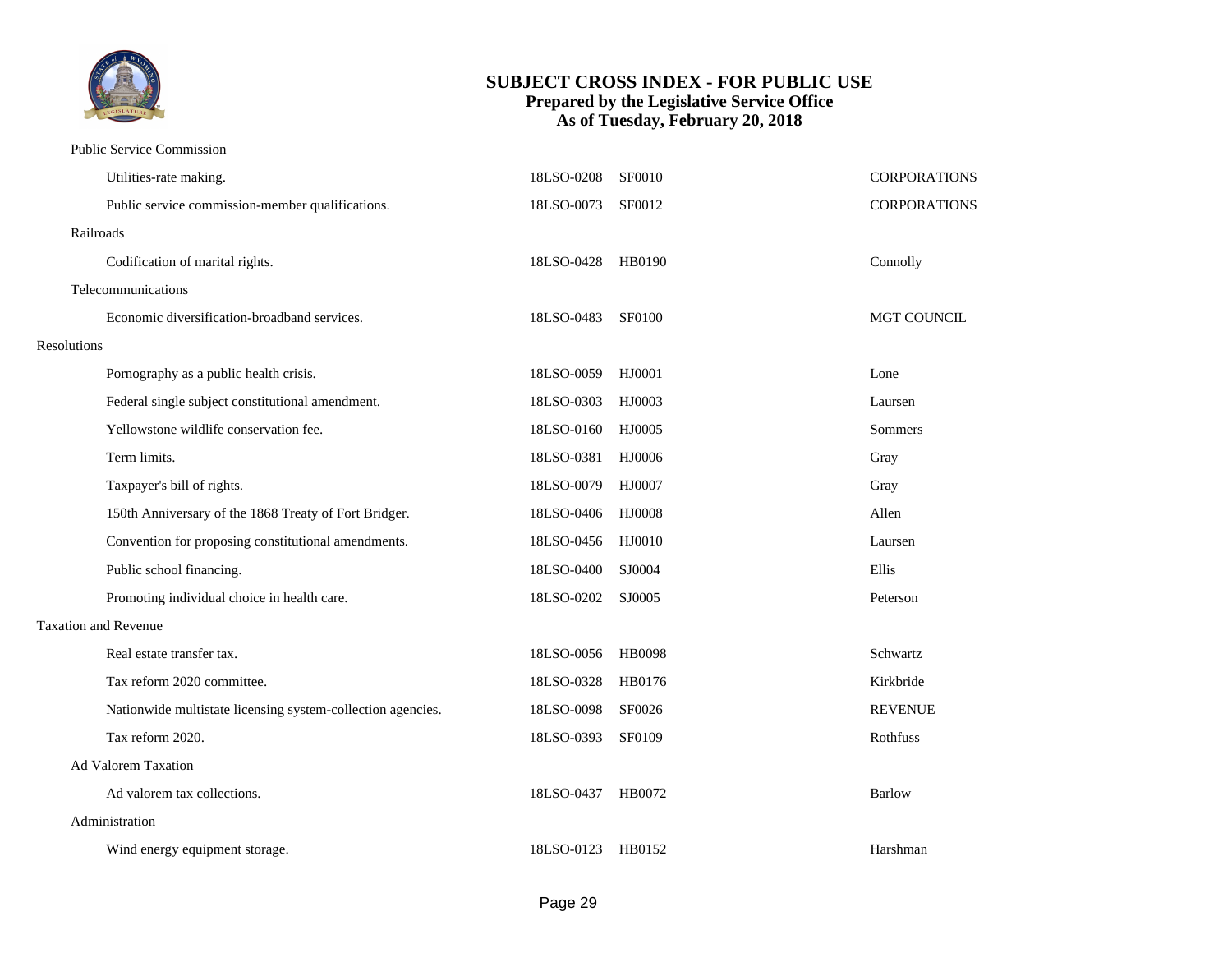

|           | Property tax exemption-recreational facilities.        | 18LSO-0414 | HB0182        | Furphy             |  |  |
|-----------|--------------------------------------------------------|------------|---------------|--------------------|--|--|
|           | Property taxation-digital currencies.                  | 18LSO-0509 | <b>SF0111</b> | Driskill           |  |  |
|           | <b>Cigarette Taxes</b>                                 |            |               |                    |  |  |
|           | Tobacco tax.                                           | 18LSO-0288 | HB0043        | <b>REVENUE</b>     |  |  |
|           | Income Tax                                             |            |               |                    |  |  |
|           | Comprehensive tax reform.                              | 18LSO-0391 | HB0177        | Connolly           |  |  |
|           | Mine Product Taxes                                     |            |               |                    |  |  |
|           | Coal reclamation fee.                                  | 18LSO-0318 | <b>HB0080</b> | Zwonitzer          |  |  |
|           | Build Wyoming loan program.                            | 18LSO-0068 | HB0154        | <b>MGT COUNCIL</b> |  |  |
|           | Produced water treatment.                              | 18LSO-0412 | HB0172        | <b>Byrd</b>        |  |  |
|           | Severance tax distribution revision.                   | 18LSO-0290 | <b>SF0048</b> | <b>REVENUE</b>     |  |  |
|           | Severance tax-exemption.                               | 18LSO-0445 | <b>SF0098</b> | Perkins            |  |  |
| Sales Tax |                                                        |            |               |                    |  |  |
|           | Motor vehicle sales tax-collection by dealers.         | 18LSO-0263 | <b>HB0085</b> | Larsen             |  |  |
|           | Optional municipal tax-2.                              | 18LSO-0429 | HB0136        | Schwartz           |  |  |
|           | Lodging tax-repeal of transient requirement.           | 18LSO-0312 | HB0149        | <b>Burkhart</b>    |  |  |
|           | State sales tax enforcement.                           | 18LSO-0388 | HB0150        | <b>Burkhart</b>    |  |  |
|           | Statewide lodging tax.                                 | 18LSO-0474 | HB0174        | MGT COUNCIL        |  |  |
|           | Sales and use tax rate.                                | 18LSO-0333 | HB0184        | Dayton             |  |  |
|           | Excise tax audits.                                     | 18LSO-0136 | SF0027        | <b>REVENUE</b>     |  |  |
|           | Collection of state financial obligations.             | 18LSO-0099 | SF0050        | <b>REVENUE</b>     |  |  |
|           | Tax Upon Production of Electricity From Wind Resources |            |               |                    |  |  |
|           | Wind energy production tax.                            | 18LSO-0292 | HB0104        | Madden             |  |  |
|           | Wyoming renewable energy policies.                     | 18LSO-0270 | HB0118        | Crank              |  |  |
|           | Wind energy equipment storage.                         | 18LSO-0123 | HB0152        | Harshman           |  |  |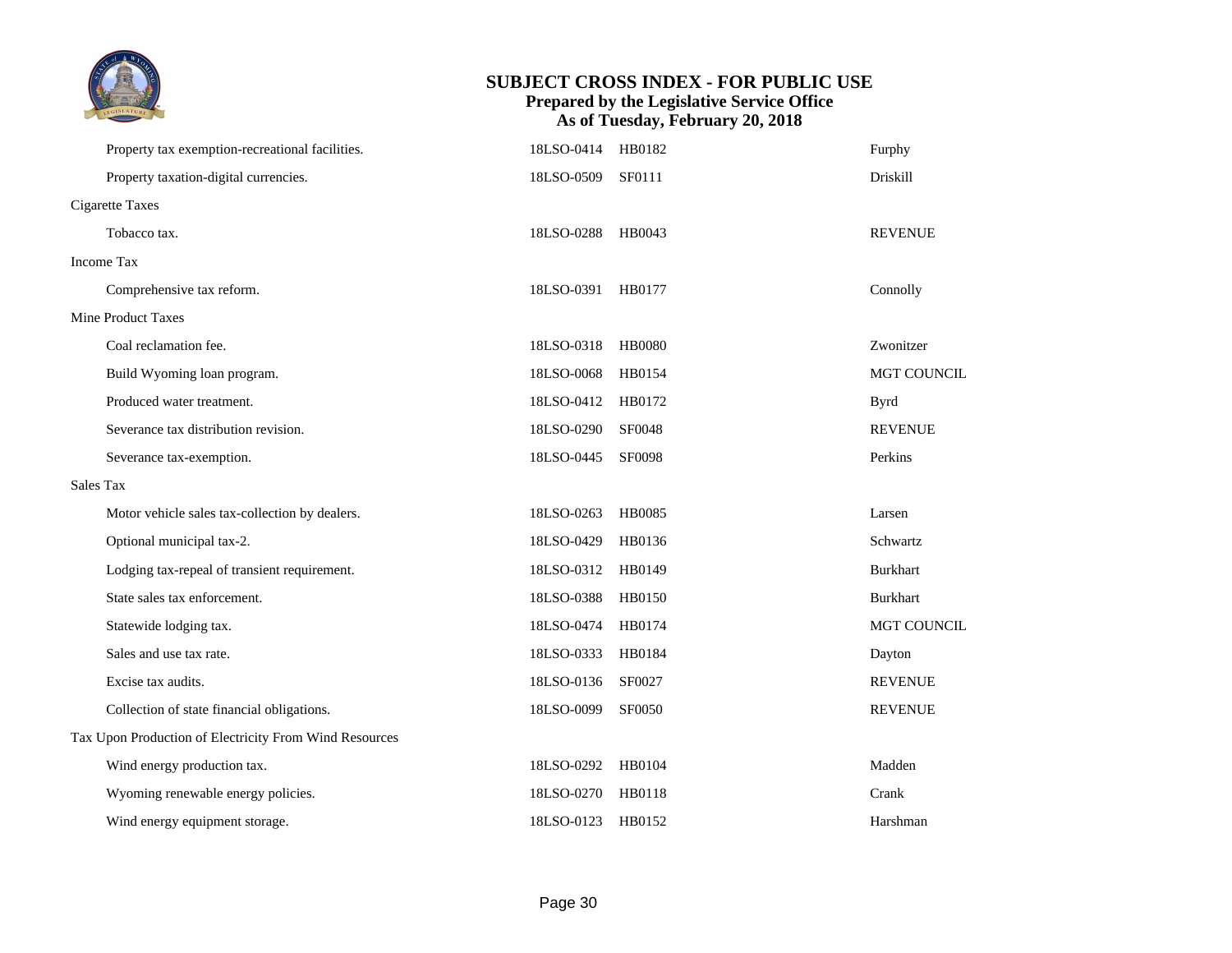

#### Use Tax

|         | Motor vehicle sales tax-collection by dealers.            | 18LSO-0263        | HB0085        | Larsen              |
|---------|-----------------------------------------------------------|-------------------|---------------|---------------------|
|         | Optional municipal tax-2.                                 | 18LSO-0429        | HB0136        | Schwartz            |
|         | Sales and use tax rate.                                   | 18LSO-0333 HB0184 |               | Dayton              |
|         | Trade and Commerce                                        |                   |               |                     |
|         | <b>Consumer Protection</b>                                |                   |               |                     |
|         | Service contracts-automatic renewal provisions.           | 18LSO-0074 SF0038 |               | <b>CORPORATIONS</b> |
|         | <b>Money Transmitters</b>                                 |                   |               |                     |
|         | Wyoming Money Transmitter Act-virtual currency exemption. | 18LSO-0063        | HB0019        | Miller              |
|         | Open blockchain tokens-exemptions.                        | 18LSO-0404        | HB0070        | Lindholm            |
|         | Weights and Measures                                      |                   |               |                     |
|         | Revisor's bill.                                           | 18LSO-0015        | <b>SF0070</b> | MGT COUNCIL         |
|         | Wyoming Uniform Consumer Credit Code                      |                   |               |                     |
|         | Wage garnishment amendments.                              | 18LSO-0495        | HB0181        | Stith               |
|         | Codification of marital rights.                           | 18LSO-0428        | HB0190        | Connolly            |
| Water   |                                                           |                   |               |                     |
|         | Omnibus water bill-planning.                              | 18LSO-0365        | SF0062        | <b>WATER</b>        |
|         | Appropriation to state engineer.                          | 18LSO-0403        | <b>SF0064</b> | <b>WATER</b>        |
|         | Planning and Development                                  |                   |               |                     |
|         | Build Wyoming loan program.                               | 18LSO-0068        | HB0154        | MGT COUNCIL         |
|         | Water development project requirements.                   | 18LSO-0297        | <b>SF0054</b> | <b>WATER</b>        |
|         | Water Rights/Administration and Control                   |                   |               |                     |
|         | Instream flow consultant.                                 | 18LSO-0231        | HB0077        | <b>WATER</b>        |
| Welfare |                                                           |                   |               |                     |
|         | Family Planning and Birth Control                         |                   |               |                     |
|         | Health care reform.                                       | 18LSO-0075        | <b>SF0088</b> | Rothfuss            |
|         |                                                           |                   |               |                     |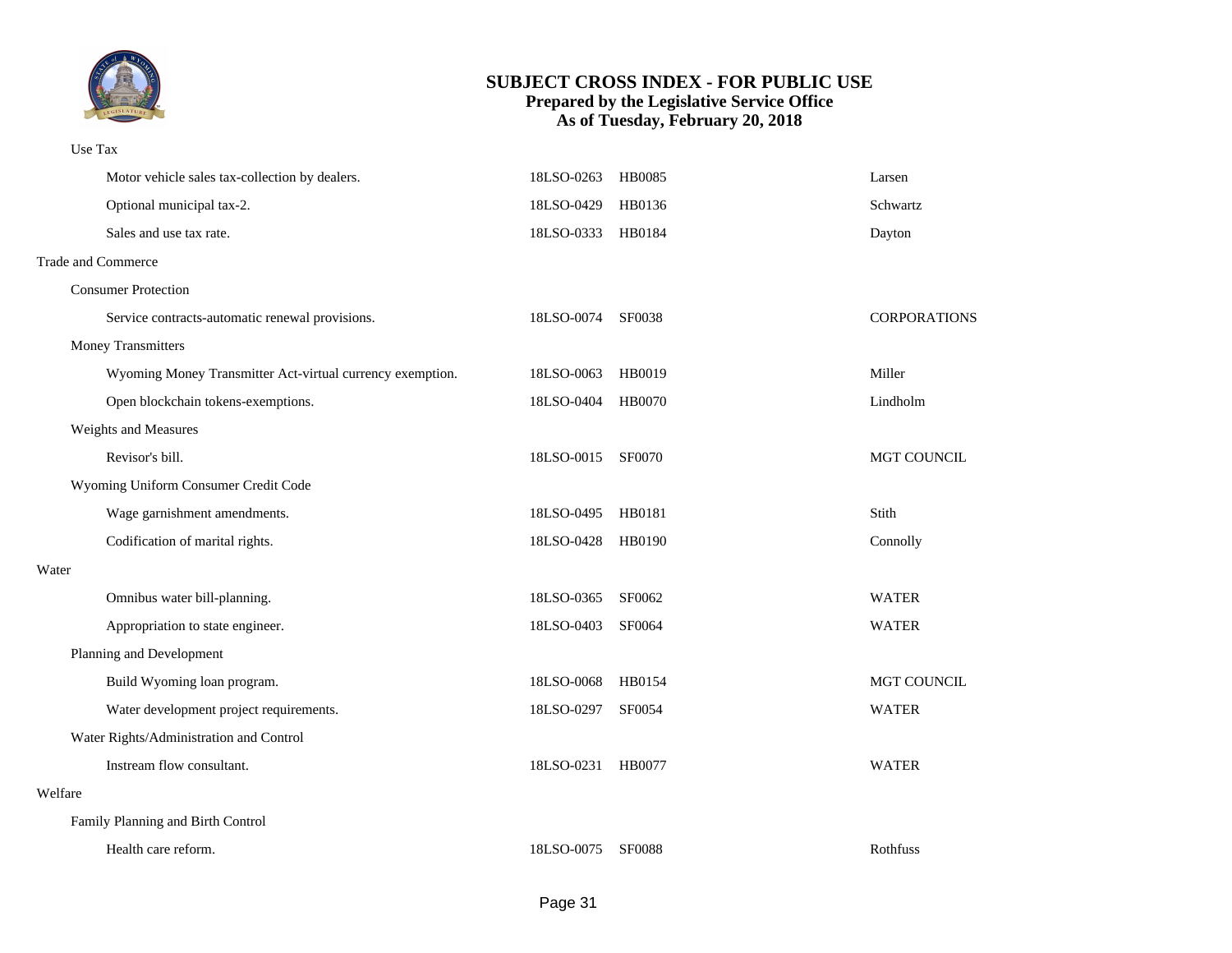

#### General Provisions

|       | Medicaid and SNAP-eligibility requirements.       | 18LSO-0417        | HB0148        | Laursen               |
|-------|---------------------------------------------------|-------------------|---------------|-----------------------|
|       | Medicaid and SNAP-eligibility requirements-2.     | 18LSO-0444        | SF0097        | Hicks                 |
|       | Medical Assistance and Services                   |                   |               |                       |
|       | Medicaid birth cost recovery.                     | 18LSO-0149        | <b>HB0086</b> | Stith                 |
|       | Medicaid and SNAP-eligibility requirements.       | 18LSO-0417        | HB0148        | Laursen               |
|       | Health care reform.                               | 18LSO-0075        | <b>SF0088</b> | Rothfuss              |
|       | Medicaid and SNAP-eligibility requirements-2.     | 18LSO-0444        | SF0097        | Hicks                 |
|       | Public Assistance and Social Services             |                   |               |                       |
|       | Supplemental security income program.             | 18LSO-0380        | HB0076        | <b>APPROPRIATIONS</b> |
|       | Medicaid and SNAP-eligibility requirements.       | 18LSO-0417        | HB0148        | Laursen               |
|       | Water development account III.                    | 18LSO-0368        | SF0055        | <b>WATER</b>          |
|       | Wills/Estates/Probates                            |                   |               |                       |
|       | <b>Administration of Estates</b>                  |                   |               |                       |
|       | Codification of marital rights.                   | 18LSO-0428        | HB0190        | Connolly              |
|       | Fiduciaries                                       |                   |               |                       |
|       | Codification of marital rights.                   | 18LSO-0428 HB0190 |               | Connolly              |
|       | <b>Intestate Succession</b>                       |                   |               |                       |
|       | Codification of marital rights.                   | 18LSO-0428        | HB0190        | Connolly              |
|       | <b>Reopening Estates</b>                          |                   |               |                       |
|       | Notice of hearing to reopen an estate-amendments. | 18LSO-0148        | <b>SF0030</b> | Von Flatern           |
| Wills |                                                   |                   |               |                       |
|       | Codification of marital rights.                   | 18LSO-0428        | HB0190        | Connolly              |
|       | <b>Wyoming Constitution</b>                       |                   |               |                       |
|       | Taxpayer's bill of rights.                        | 18LSO-0079        | HJ0007        | Gray                  |
|       |                                                   |                   |               |                       |